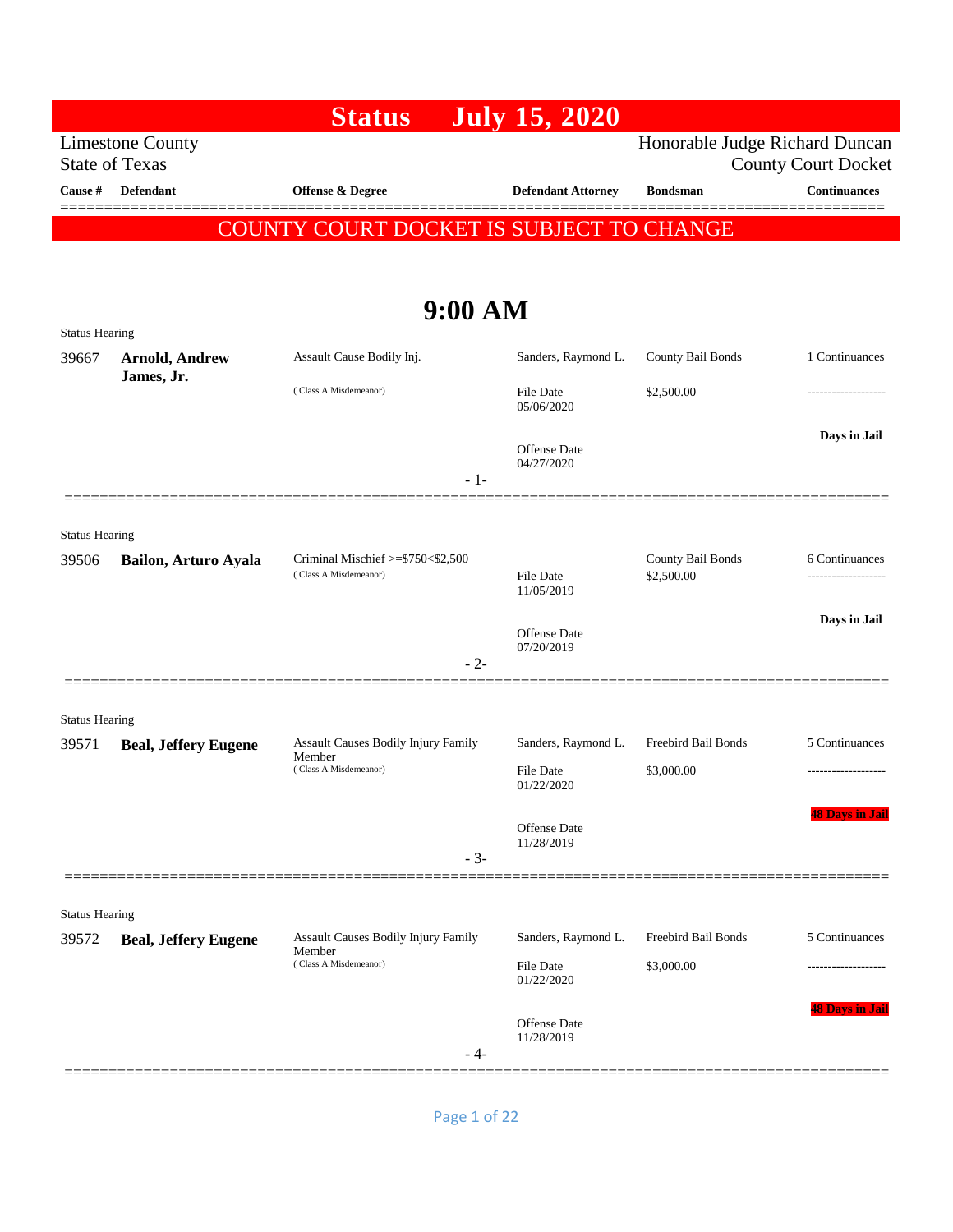|                                |                                                  | <b>Status</b>                                    |       | <b>July 15, 2020</b>              |                                |                            |
|--------------------------------|--------------------------------------------------|--------------------------------------------------|-------|-----------------------------------|--------------------------------|----------------------------|
|                                | <b>Limestone County</b><br><b>State of Texas</b> |                                                  |       |                                   | Honorable Judge Richard Duncan | <b>County Court Docket</b> |
| Cause #                        | <b>Defendant</b>                                 | Offense & Degree                                 |       | <b>Defendant Attorney</b>         | <b>Bondsman</b>                | <b>Continuances</b>        |
|                                |                                                  | COUNTY COURT DOCKET IS SUBJECT TO CHANGE         |       |                                   |                                | =======                    |
|                                |                                                  |                                                  |       |                                   |                                |                            |
| <b>Status Hearing</b>          |                                                  |                                                  |       |                                   |                                |                            |
| 38860                          | <b>Burrell, Marcus</b>                           | Poss Marij <= 2 Oz Drug Free Zone                |       |                                   | Cowboy Bail Bonds              | 5 Continuances             |
|                                | Lamonaz                                          | (Class A Misdemeanor)                            |       | <b>File Date</b><br>03/15/2018    | \$5,000.00                     |                            |
|                                |                                                  |                                                  | $-5-$ | <b>Offense Date</b><br>01/13/2018 |                                | Days in Jail               |
|                                |                                                  |                                                  |       |                                   |                                |                            |
| <b>Status Hearing</b>          |                                                  |                                                  |       |                                   |                                |                            |
| 39678                          | Carnahan, Kristina<br><b>Michelle</b>            | Driving While Intoxicated                        |       | Latray, Michelle J.               | County Bail Bonds              | 1 Continuances             |
|                                |                                                  | (Class B Misdemeanor)                            |       | File Date<br>05/19/2020           | \$2,000.00                     |                            |
|                                |                                                  |                                                  |       | Offense Date<br>10/04/2019        |                                | Days in Jail               |
|                                |                                                  |                                                  | - 6-  |                                   |                                |                            |
|                                |                                                  |                                                  |       |                                   |                                |                            |
| <b>Status Hearing</b><br>39679 | Carnahan, Kristina<br><b>Michelle</b>            | Poss Cs Pg $3 < 28g$                             |       | Latray, Michelle J.               | County Bail Bonds              | 1 Continuances             |
|                                |                                                  | (Class A Misdemeanor)                            |       | <b>File Date</b><br>05/19/2020    | \$3,000.00                     | -------------------        |
|                                |                                                  |                                                  | $-7-$ | <b>Offense Date</b><br>10/04/2019 |                                | Days in Jail               |
| <b>Status Hearing</b>          |                                                  |                                                  |       |                                   |                                |                            |
| 39597                          | <b>Chatham, Nanette</b><br><b>Renee</b>          | Driving While Intoxicated/Open Alch<br>Container |       | Padian, Joseph J.                 | County Bail Bonds              | 3 Continuances             |
|                                |                                                  | (Class B Misdemeanor)                            |       | File Date<br>02/25/2020           | \$2,500.00                     |                            |
|                                |                                                  |                                                  | $-8-$ | Offense Date<br>12/30/2019        |                                | Days in Jail               |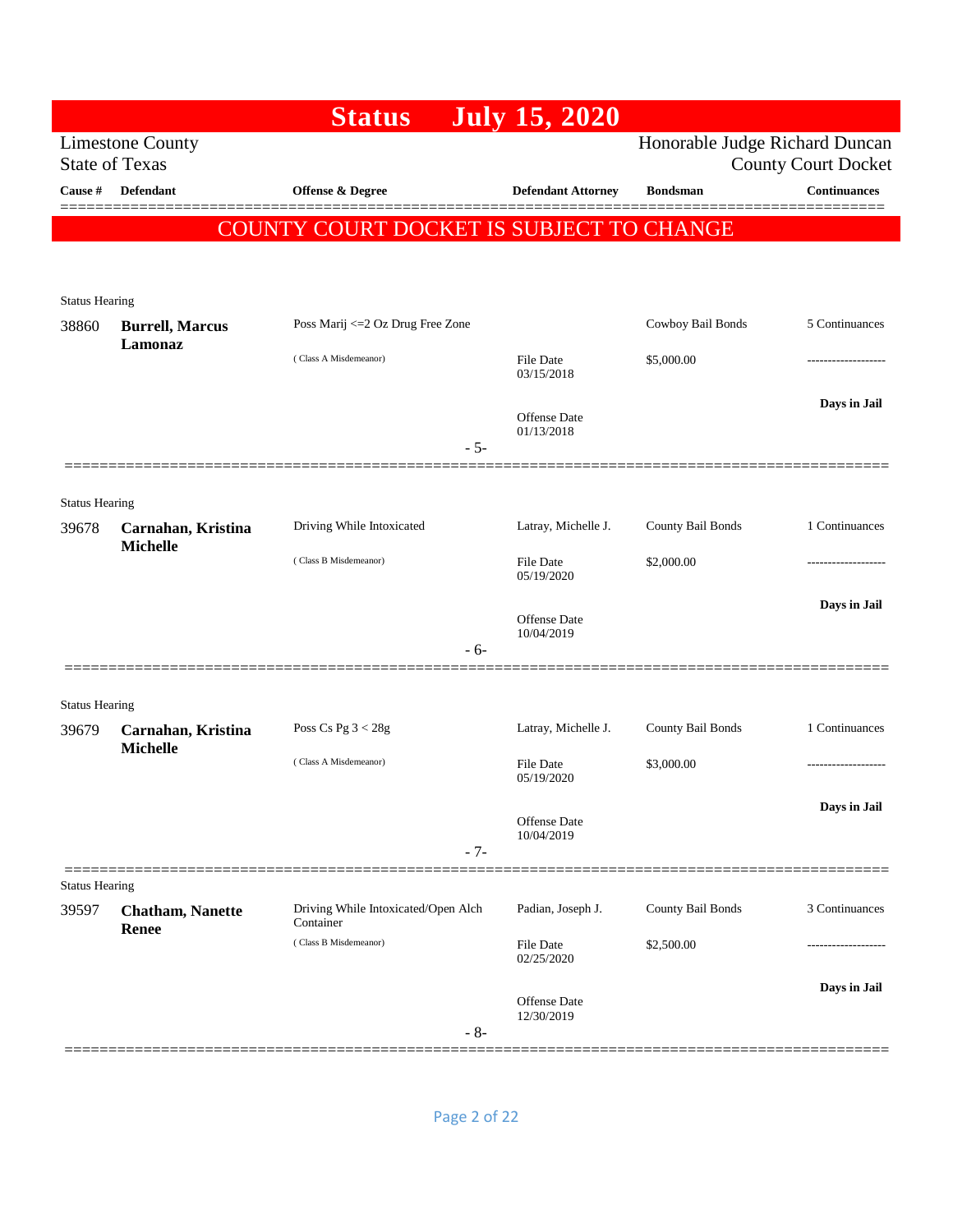|                                |                                                  | <b>Status</b>                                      | <b>July 15, 2020</b>                              |                                 |                                       |
|--------------------------------|--------------------------------------------------|----------------------------------------------------|---------------------------------------------------|---------------------------------|---------------------------------------|
|                                | <b>Limestone County</b><br><b>State of Texas</b> |                                                    |                                                   | Honorable Judge Richard Duncan  | <b>County Court Docket</b>            |
| Cause #                        | <b>Defendant</b>                                 | Offense & Degree                                   | <b>Defendant Attorney</b>                         | <b>Bondsman</b>                 | <b>Continuances</b>                   |
|                                |                                                  | COUNTY COURT DOCKET IS SUBJECT TO CHANGE           |                                                   |                                 |                                       |
|                                |                                                  |                                                    |                                                   |                                 |                                       |
| <b>Status Hearing</b>          |                                                  |                                                    |                                                   |                                 |                                       |
| 39670                          | Connor, Branisha                                 | Fraud Destroy Removal Concealment                  |                                                   | Freebird Bail Bonds             | 1 Continuances                        |
|                                | <b>Janice</b>                                    | Writing<br>(Class A Misdemeanor)                   | File Date<br>05/13/2020                           | \$3,000.00                      | -----------------                     |
|                                |                                                  | $-9-$                                              | Offense Date<br>10/18/2018                        |                                 | Days in Jail                          |
|                                |                                                  |                                                    |                                                   |                                 |                                       |
| <b>Status Hearing</b>          |                                                  |                                                    |                                                   |                                 |                                       |
| 39636                          | Corsey, Kevin Earl                               | Unl Carrying Weapon<br>(Class A Misdemeanor)       | Moore, David E.<br><b>File Date</b><br>03/31/2020 | County Bail Bonds<br>\$4,000.00 | 2 Continuances<br>------------------- |
|                                |                                                  |                                                    | <b>Offense Date</b><br>01/20/2020                 |                                 | Days in Jail                          |
|                                |                                                  | $-10-$                                             |                                                   |                                 |                                       |
|                                |                                                  |                                                    |                                                   |                                 |                                       |
| <b>Status Hearing</b><br>39604 | Crum, Elizabeth                                  | Theft-Mail $\leq 10$ Addresses                     | Moore, David E.                                   | Freebird Bail Bonds             | 3 Continuances                        |
|                                | <b>Stormy Gaye</b>                               | (Class A Misdemeanor)                              | File Date<br>03/05/2020                           | \$3,000.00                      |                                       |
|                                |                                                  |                                                    | Offense Date<br>02/10/2020                        |                                 | Days in Jail                          |
|                                |                                                  | $-11-$                                             |                                                   |                                 |                                       |
| <b>Status Hearing</b>          |                                                  |                                                    |                                                   |                                 |                                       |
| 39222                          | Garcia, Jose, Jr.                                | Criminal Trespass In Habitation/Super<br>Fund Site |                                                   | Ace Bail Bonds - Crockett       | 5 Continuances                        |
|                                |                                                  | (Class A Misdemeanor)                              | File Date<br>01/04/2019                           | \$10,000.00                     |                                       |
|                                |                                                  | $-12-$                                             | Offense Date<br>06/27/2017                        |                                 | Days in Jail                          |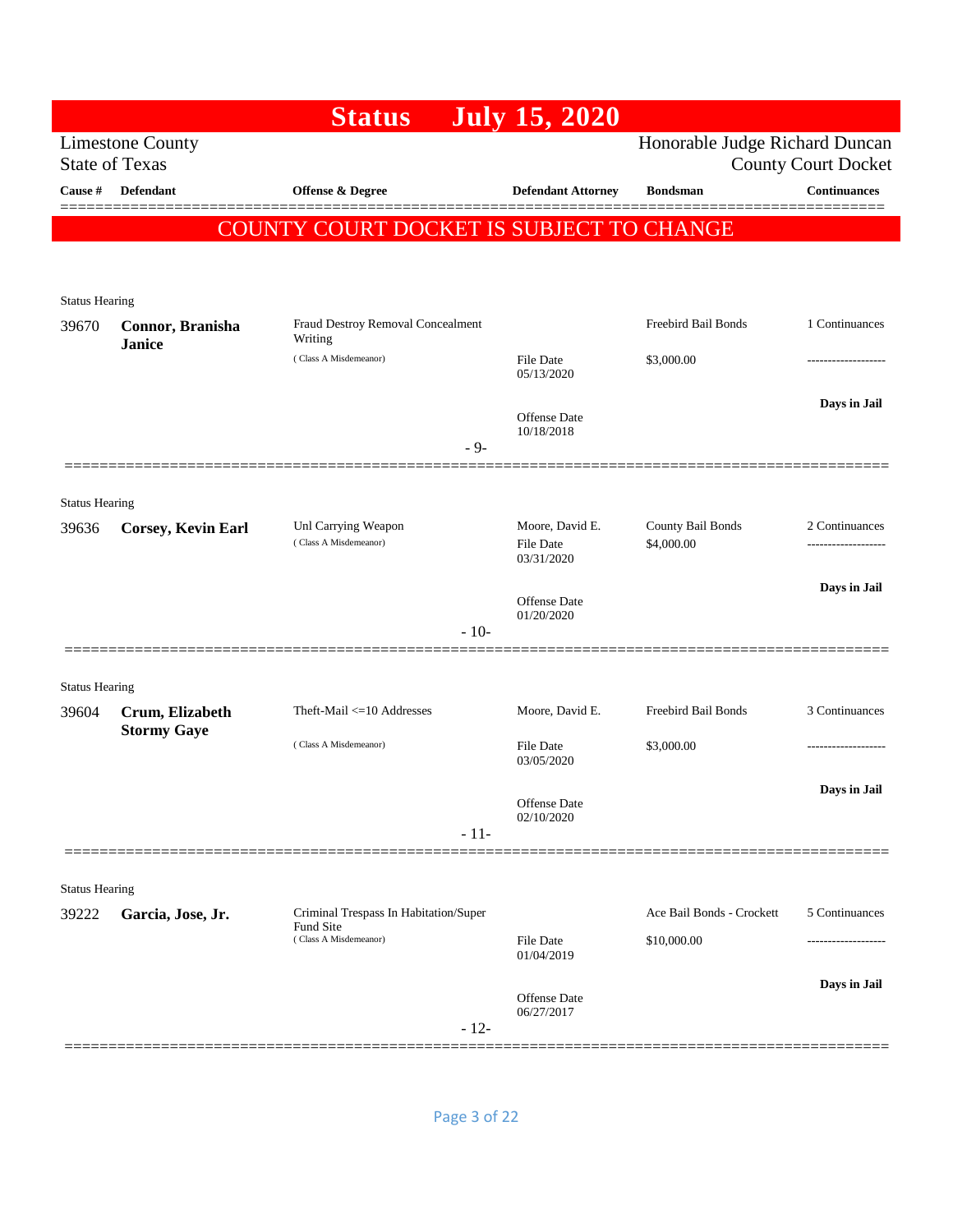|                       |                                                  | <b>Status</b>                                      |        | <b>July 15, 2020</b>                              |                                 |                                       |
|-----------------------|--------------------------------------------------|----------------------------------------------------|--------|---------------------------------------------------|---------------------------------|---------------------------------------|
|                       | <b>Limestone County</b><br><b>State of Texas</b> |                                                    |        |                                                   | Honorable Judge Richard Duncan  | <b>County Court Docket</b>            |
| Cause $\#$            | Defendant                                        | Offense & Degree                                   |        | <b>Defendant Attorney</b>                         | <b>Bondsman</b>                 | <b>Continuances</b>                   |
|                       |                                                  | COUNTY COURT DOCKET IS SUBJECT TO CHANGE           |        |                                                   |                                 |                                       |
|                       |                                                  |                                                    |        |                                                   |                                 |                                       |
| <b>Status Hearing</b> |                                                  |                                                    |        |                                                   |                                 |                                       |
| 39677                 | <b>Gray, Toby Dwayne</b>                         | Driving While Intoxicated<br>(Class B Misdemeanor) |        | Moore, David E.<br><b>File Date</b><br>05/19/2020 | County Bail Bonds<br>\$2,000.00 | 1 Continuances                        |
|                       |                                                  |                                                    | $-13-$ | Offense Date<br>01/31/2020                        |                                 | Days in Jail                          |
|                       |                                                  |                                                    |        |                                                   |                                 |                                       |
| <b>Status Hearing</b> |                                                  |                                                    |        |                                                   |                                 |                                       |
| 39618                 | <b>Guest, Andrew Chase</b>                       | <b>Unlawful Restraint</b><br>(Class A Misdemeanor) |        | File Date<br>03/19/2020                           | County Bail Bonds<br>\$3,000.00 | 2 Continuances<br>                    |
|                       |                                                  |                                                    |        | Offense Date<br>02/16/2020                        |                                 | Days in Jail                          |
|                       |                                                  |                                                    | $-14-$ |                                                   |                                 |                                       |
| <b>Status Hearing</b> |                                                  |                                                    |        |                                                   |                                 |                                       |
| 39624                 | Hobbs, Jerome<br>Danyell, Jr.                    | Assault Causes Bodily Injury Family<br>Member      |        |                                                   | County Bail Bonds               | 2 Continuances                        |
|                       |                                                  | (Class A Misdemeanor)                              |        | File Date<br>03/23/2020                           | \$3,000.00                      |                                       |
|                       |                                                  |                                                    |        | Offense Date<br>02/08/2020                        |                                 | Days in Jail                          |
|                       |                                                  |                                                    | $-15-$ |                                                   |                                 |                                       |
| <b>Status Hearing</b> |                                                  |                                                    |        |                                                   |                                 |                                       |
| 39655                 | Ingram, Joshua David                             | Driving While Intoxicated<br>(Class B Misdemeanor) |        | Moore, David E.<br><b>File Date</b><br>04/28/2020 | County Bail Bonds<br>\$2,000.00 | 1 Continuances<br>------------------- |
|                       |                                                  |                                                    | $-16-$ | Offense Date<br>12/06/2019                        |                                 | Days in Jail                          |
|                       |                                                  |                                                    |        |                                                   |                                 |                                       |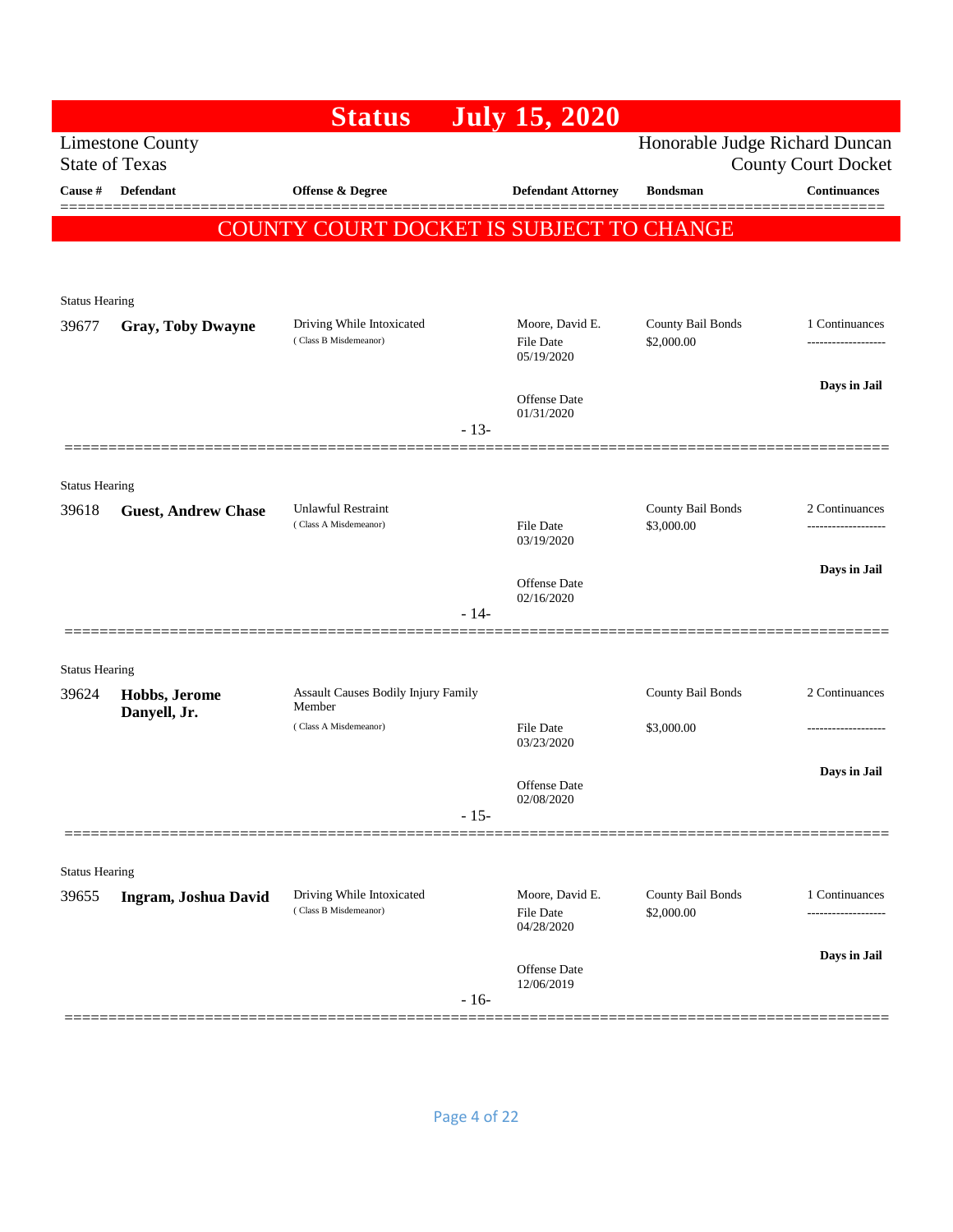|                       |                                                  | <b>Status</b>                                      | <b>July 15, 2020</b>                   |                                   |                                                   |
|-----------------------|--------------------------------------------------|----------------------------------------------------|----------------------------------------|-----------------------------------|---------------------------------------------------|
|                       | <b>Limestone County</b><br><b>State of Texas</b> |                                                    |                                        | Honorable Judge Richard Duncan    |                                                   |
| Cause #               | <b>Defendant</b>                                 | Offense & Degree                                   | <b>Defendant Attorney</b>              | <b>Bondsman</b>                   | <b>County Court Docket</b><br><b>Continuances</b> |
|                       |                                                  | COUNTY COURT DOCKET IS SUBJECT TO CHANGE           |                                        |                                   |                                                   |
|                       |                                                  |                                                    |                                        |                                   |                                                   |
| <b>Status Hearing</b> |                                                  |                                                    |                                        |                                   |                                                   |
| 39644                 | <b>Jones, Emily Grace</b>                        | Assault Cause Bodily Inj.<br>(Class A Misdemeanor) | Thomas, C. Barrett<br><b>File Date</b> | County Bail Bonds<br>\$3,000.00   | 1 Continuances<br>                                |
|                       |                                                  |                                                    | 04/07/2020                             |                                   | Days in Jail                                      |
|                       |                                                  | $-17-$                                             | <b>Offense</b> Date<br>03/29/2020      |                                   |                                                   |
|                       |                                                  |                                                    |                                        |                                   |                                                   |
| <b>Status Hearing</b> |                                                  |                                                    |                                        |                                   |                                                   |
| 39660                 | <b>Kitchens, Taylor Blake</b>                    | Assault Causes Bodily Injury Family<br>Member      | Spivey, Shirley                        | County Bail Bonds                 | 1 Continuances                                    |
|                       | (Class A Misdemeanor)                            |                                                    | File Date<br>04/28/2020                | \$3,000.00                        |                                                   |
|                       |                                                  |                                                    | Offense Date                           |                                   | Days in Jail                                      |
|                       |                                                  | $-18-$                                             | 09/08/2018                             |                                   |                                                   |
|                       |                                                  |                                                    |                                        |                                   |                                                   |
| <b>Status Hearing</b> |                                                  | Criminal Mischief >=\$100<\$750                    |                                        | County Bail Bonds                 | 1 Continuances                                    |
| 39658                 | Lenamond, Colton<br><b>Douglas</b>               |                                                    |                                        |                                   |                                                   |
|                       |                                                  | (Class B Misdemeanor)                              | <b>File Date</b><br>04/28/2020         | \$2,000.00                        |                                                   |
|                       |                                                  |                                                    | Offense Date                           |                                   | Days in Jail                                      |
|                       |                                                  | $-19-$                                             | 09/24/2018                             |                                   |                                                   |
|                       |                                                  |                                                    |                                        |                                   |                                                   |
| <b>Status Hearing</b> |                                                  |                                                    |                                        |                                   |                                                   |
| 39639                 | Lide, Thornton Kelly                             | Driving While Intoxicated<br>(Class B Misdemeanor) | File Date<br>04/03/2020                | Freebird Bail Bonds<br>\$2,000.00 | 2 Continuances                                    |
|                       |                                                  |                                                    | Offense Date                           |                                   | Days in Jail                                      |
|                       |                                                  | $-20-$                                             | 02/29/2020                             |                                   |                                                   |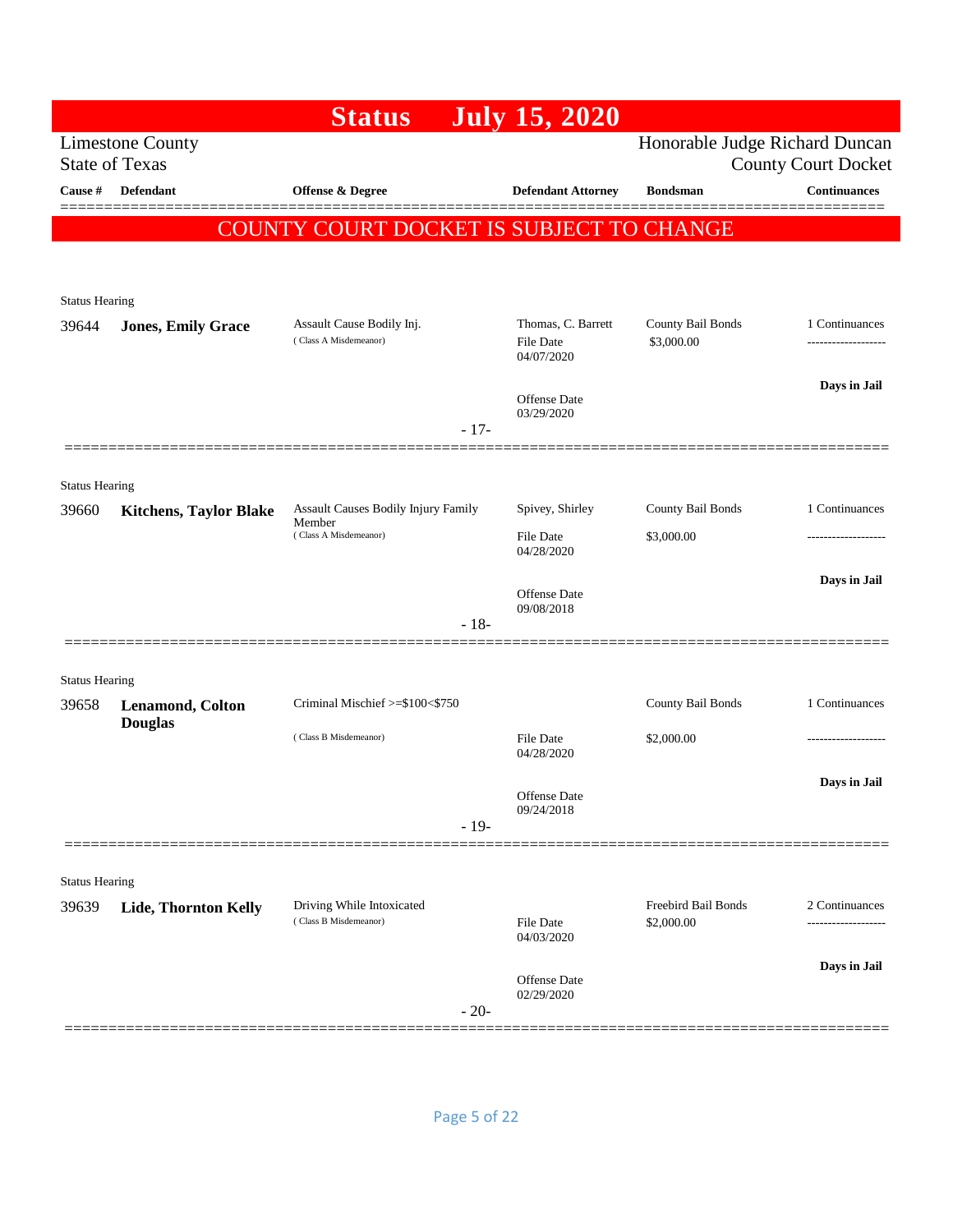|                       |                                                  | <b>Status</b>                                          | <b>July 15, 2020</b>                             |                                 |                            |
|-----------------------|--------------------------------------------------|--------------------------------------------------------|--------------------------------------------------|---------------------------------|----------------------------|
|                       | <b>Limestone County</b><br><b>State of Texas</b> |                                                        |                                                  | Honorable Judge Richard Duncan  | <b>County Court Docket</b> |
| Cause $\#$            | <b>Defendant</b>                                 | Offense & Degree                                       | <b>Defendant Attorney</b>                        | <b>Bondsman</b>                 | <b>Continuances</b>        |
|                       |                                                  | COUNTY COURT DOCKET IS SUBJECT TO CHANGE               |                                                  |                                 |                            |
|                       |                                                  |                                                        |                                                  |                                 |                            |
| <b>Status Hearing</b> |                                                  |                                                        |                                                  |                                 |                            |
| 39588                 | Lilley, Tony Keith                               | Driving While Intoxicated 2nd<br>(Class A Misdemeanor) | David E. Moore<br><b>File Date</b><br>02/06/2020 | County Bail Bonds<br>\$2,000.00 | 4 Continuances             |
|                       |                                                  |                                                        | Offense Date<br>10/14/2019                       |                                 | Days in Jail               |
|                       |                                                  | $-21-$                                                 |                                                  |                                 |                            |
| <b>Status Hearing</b> |                                                  |                                                        |                                                  |                                 |                            |
| 39671                 | Love, Bobbi Angelique                            | Fraud Destroy Removal Concealment<br>Writing           |                                                  | Freebird Bail Bonds             | 1 Continuances             |
|                       |                                                  | (Class A Misdemeanor)                                  | <b>File Date</b><br>05/13/2020                   | \$3,000.00                      | ----------------           |
|                       |                                                  |                                                        | Offense Date                                     |                                 | Days in Jail               |
|                       |                                                  | $-22-$                                                 | 10/18/2018                                       |                                 |                            |
|                       |                                                  |                                                        |                                                  |                                 |                            |
| <b>Status Hearing</b> |                                                  |                                                        |                                                  |                                 |                            |
| 39652                 | Macejewski, Eduardo<br><b>Michael</b>            | Assault Causes Bodily Injury Family<br>Member          | Aguilar, Joseph                                  | County Bail Bonds               | 1 Continuances             |
|                       |                                                  | (Class A Misdemeanor)                                  | <b>File Date</b><br>04/15/2020                   | \$3,000.00                      |                            |
|                       |                                                  |                                                        | Offense Date<br>03/28/2020                       |                                 | Days in Jail               |
|                       |                                                  | $-23-$                                                 |                                                  |                                 |                            |
| <b>Status Hearing</b> |                                                  |                                                        |                                                  |                                 |                            |
| 39622                 | <b>McClatchy</b> , Ronald                        | Criminal Mischief Impair/Interrupt Pub<br>Service      |                                                  | Freebird Bail Bonds             | 2 Continuances             |
|                       | <b>Max</b>                                       | (Class A Misdemeanor)                                  | File Date<br>03/23/2020                          | \$3,000.00                      |                            |
|                       |                                                  |                                                        | Offense Date<br>02/03/2020                       |                                 | Days in Jail               |
|                       |                                                  | $-24-$                                                 |                                                  |                                 |                            |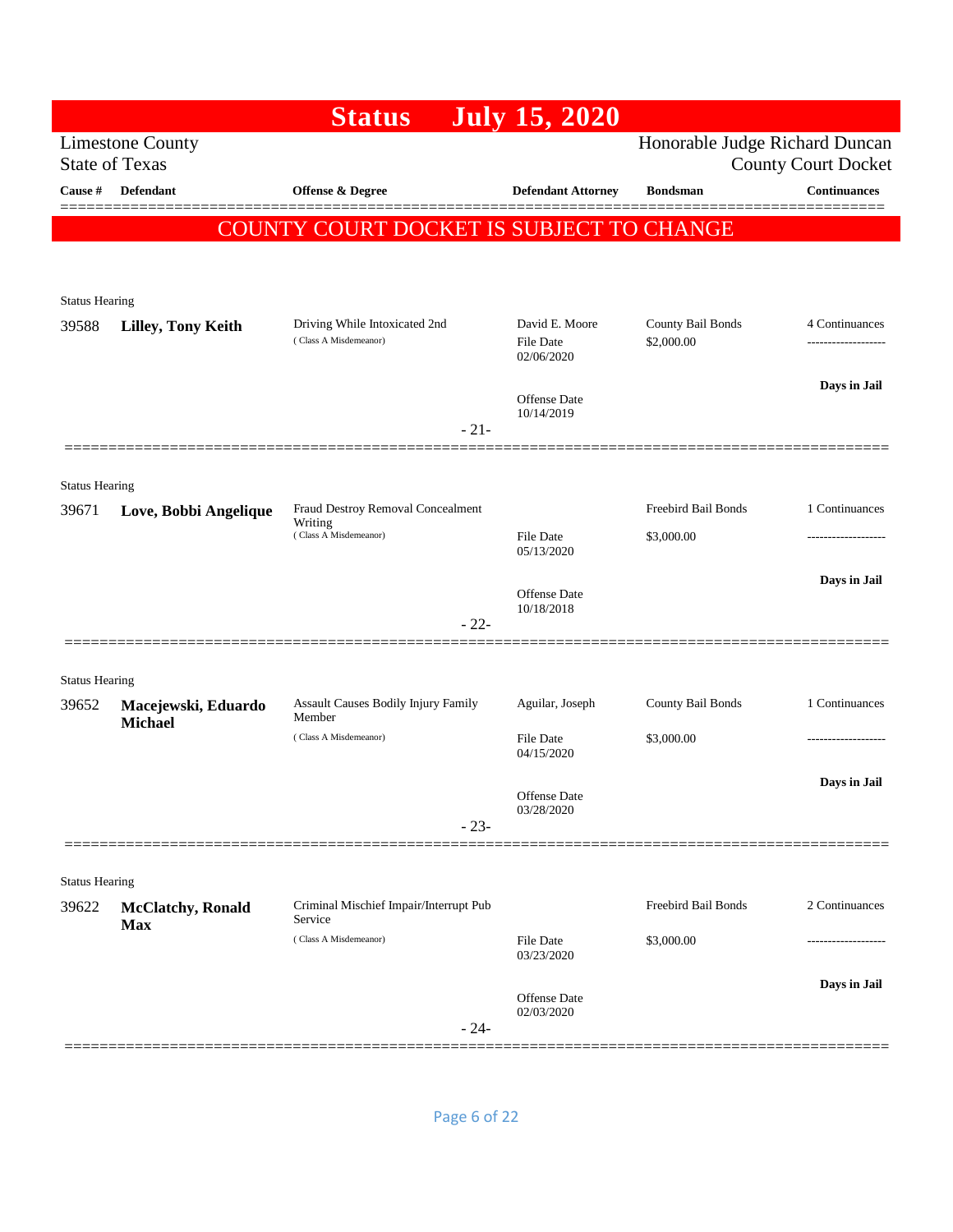|                       |                                                  | <b>Status</b>                                            | <b>July 15, 2020</b>                           |                                 |                                       |
|-----------------------|--------------------------------------------------|----------------------------------------------------------|------------------------------------------------|---------------------------------|---------------------------------------|
|                       | <b>Limestone County</b><br><b>State of Texas</b> |                                                          |                                                | Honorable Judge Richard Duncan  | <b>County Court Docket</b>            |
| Cause #               | <b>Defendant</b>                                 | Offense & Degree                                         | <b>Defendant Attorney</b>                      | <b>Bondsman</b>                 | <b>Continuances</b>                   |
|                       |                                                  | COUNTY COURT DOCKET IS SUBJECT TO CHANGE                 |                                                |                                 |                                       |
|                       |                                                  |                                                          |                                                |                                 |                                       |
| <b>Status Hearing</b> |                                                  |                                                          |                                                |                                 |                                       |
| 39607                 | <b>McGinley, Ashli Ragen</b>                     | Criminal Mischief >=\$100<\$750<br>(Class B Misdemeanor) | Darling, Jason P.<br>File Date<br>03/09/2020   | County Bail Bonds<br>\$1,000.00 | 3 Continuances<br>------------------- |
|                       |                                                  |                                                          | Offense Date<br>02/11/2020                     |                                 | Days in Jail                          |
|                       |                                                  | $-25-$                                                   |                                                |                                 |                                       |
| <b>Status Hearing</b> |                                                  |                                                          |                                                |                                 |                                       |
| 39638                 | <b>Olivarez, Colby Lane</b>                      | Driving W/Lic Inv W/Prev<br>Conv/Susp/W/O Fin Res        | Martin, Chris E.                               | County Bail Bonds               | 2 Continuances                        |
|                       |                                                  | (Class B Misdemeanor)                                    | <b>File Date</b><br>04/03/2020                 | \$1,000.00                      | ------------------                    |
|                       |                                                  |                                                          | Offense Date<br>03/02/2020                     |                                 | Days in Jail                          |
|                       |                                                  | $-26-$                                                   |                                                |                                 |                                       |
| <b>Status Hearing</b> |                                                  |                                                          |                                                |                                 |                                       |
| 39666                 | Perrotti, Louis                                  | Terroristic Threat Of Family/Household                   |                                                | Personal Bond                   | 1 Continuances                        |
|                       | <b>Marshall</b>                                  | (Class A Misdemeanor)                                    | File Date<br>05/04/2020                        | \$5,000.00                      | -----------------                     |
|                       |                                                  |                                                          | Offense Date                                   |                                 | Days in Jail                          |
|                       |                                                  | $-27-$                                                   | 04/02/2020                                     |                                 |                                       |
|                       |                                                  |                                                          |                                                |                                 |                                       |
| <b>Status Hearing</b> |                                                  |                                                          |                                                |                                 |                                       |
| 39648                 | <b>Pullin, Zachary James</b>                     | Assault Cause Bodily Inj.<br>(Class A Misdemeanor)       | Latray, Michelle J.<br>File Date<br>04/15/2020 | County Bail Bonds<br>\$2,000.00 | 1 Continuances                        |
|                       |                                                  | $-28-$                                                   | Offense Date<br>03/04/2020                     |                                 | Days in Jail                          |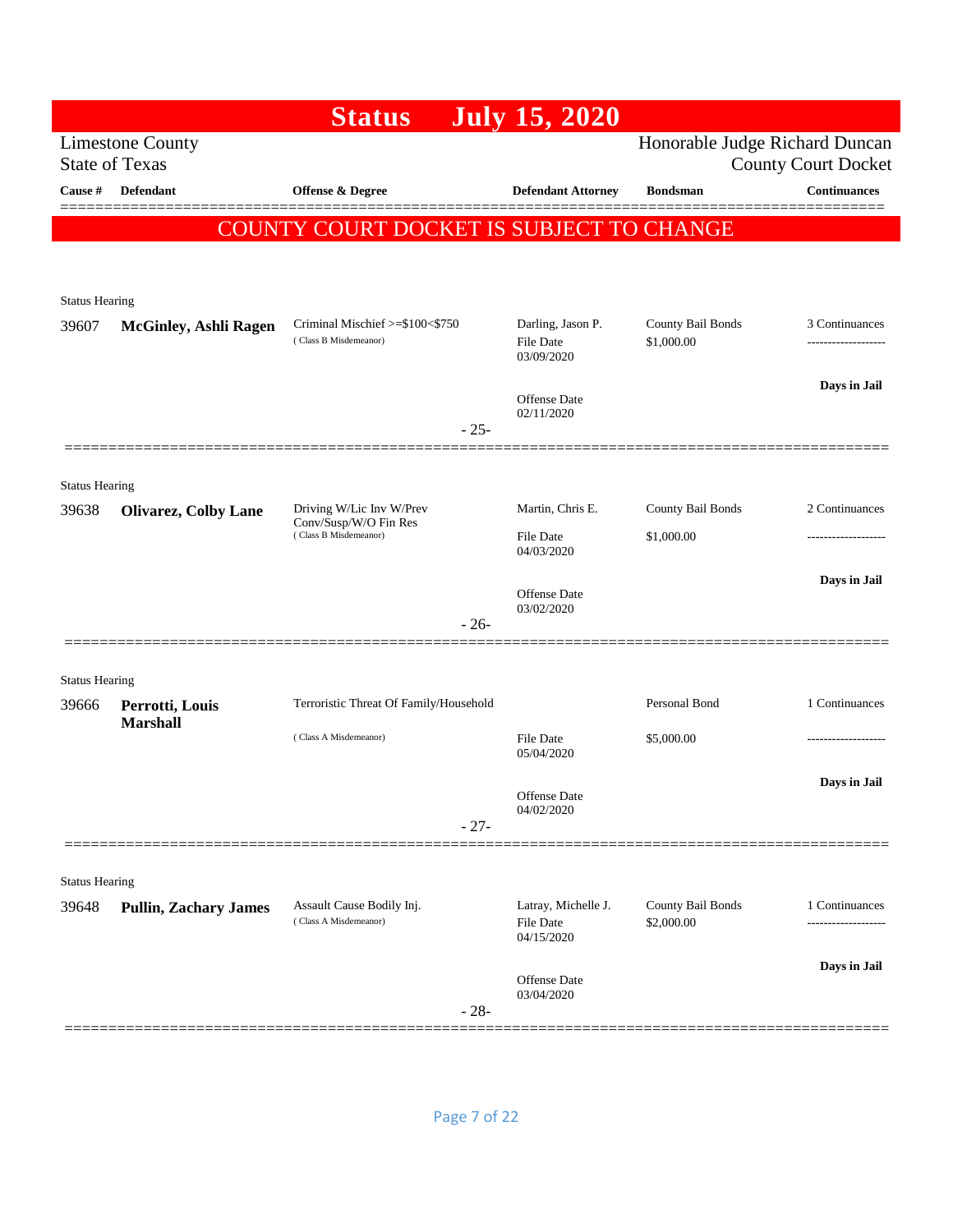|                       |                                                  | <b>Status</b>                                                | <b>July 15, 2020</b>           |                                 |                                                   |
|-----------------------|--------------------------------------------------|--------------------------------------------------------------|--------------------------------|---------------------------------|---------------------------------------------------|
|                       | <b>Limestone County</b><br><b>State of Texas</b> |                                                              |                                | Honorable Judge Richard Duncan  |                                                   |
| Cause #               | <b>Defendant</b>                                 | Offense & Degree                                             | <b>Defendant Attorney</b>      | <b>Bondsman</b>                 | <b>County Court Docket</b><br><b>Continuances</b> |
|                       |                                                  | COUNTY COURT DOCKET IS SUBJECT TO CHANGE                     |                                |                                 |                                                   |
|                       |                                                  |                                                              |                                |                                 |                                                   |
| <b>Status Hearing</b> |                                                  |                                                              |                                |                                 |                                                   |
| 39476                 | Ramirez, Ricky                                   | Duty On Striking Unattended Vehicle<br>(Class B Misdemeanor) | <b>File Date</b><br>10/01/2019 | County Bail Bonds<br>\$2,000.00 | 1 Continuances                                    |
|                       |                                                  |                                                              |                                |                                 | Days in Jail                                      |
|                       |                                                  | $-29-$                                                       | Offense Date<br>11/08/2018     |                                 |                                                   |
|                       |                                                  |                                                              |                                |                                 |                                                   |
| Arraignment           |                                                  |                                                              |                                |                                 |                                                   |
| 39595                 | <b>Recer, Matthew</b><br><b>Preston</b>          | Theft Prop >=\$750<\$2,500                                   |                                | Freebird Bail Bonds             | 4 Continuances                                    |
|                       |                                                  | (Class A Misdemeanor)                                        | File Date<br>02/25/2020        | \$2,500.00                      |                                                   |
|                       |                                                  |                                                              | Offense Date                   |                                 | Days in Jail                                      |
|                       |                                                  | $-30-$                                                       | 01/20/2020                     |                                 |                                                   |
|                       |                                                  |                                                              |                                |                                 |                                                   |
| <b>Status Hearing</b> |                                                  |                                                              |                                |                                 |                                                   |
| 39621                 | Salazar-Juarez, Jorge<br>Luis                    | Assault Causes Bodily Injury Family<br>Member                |                                | County Bail Bonds               | 2 Continuances                                    |
|                       |                                                  | (Class A Misdemeanor)                                        | <b>File Date</b><br>03/19/2020 | \$3,000.00                      |                                                   |
|                       |                                                  |                                                              | Offense Date                   |                                 | Days in Jail                                      |
|                       |                                                  | $-31-$                                                       | 12/27/2019                     |                                 |                                                   |
|                       |                                                  |                                                              |                                |                                 |                                                   |
| <b>Status Hearing</b> |                                                  |                                                              |                                |                                 |                                                   |
| 39665                 | Samford, Travis<br><b>Jeffery</b>                | Driving While Intoxicated Bac >=0.15                         | Aguilar, Joseph                | County Bail Bonds               | 1 Continuances                                    |
|                       |                                                  | (Class A Misdemeanor)                                        | File Date<br>05/04/2020        | \$2,000.00                      |                                                   |
|                       |                                                  |                                                              | <b>Offense Date</b>            |                                 | Days in Jail                                      |
|                       |                                                  | $-32-$                                                       | 04/11/2020                     |                                 |                                                   |
|                       |                                                  |                                                              |                                |                                 |                                                   |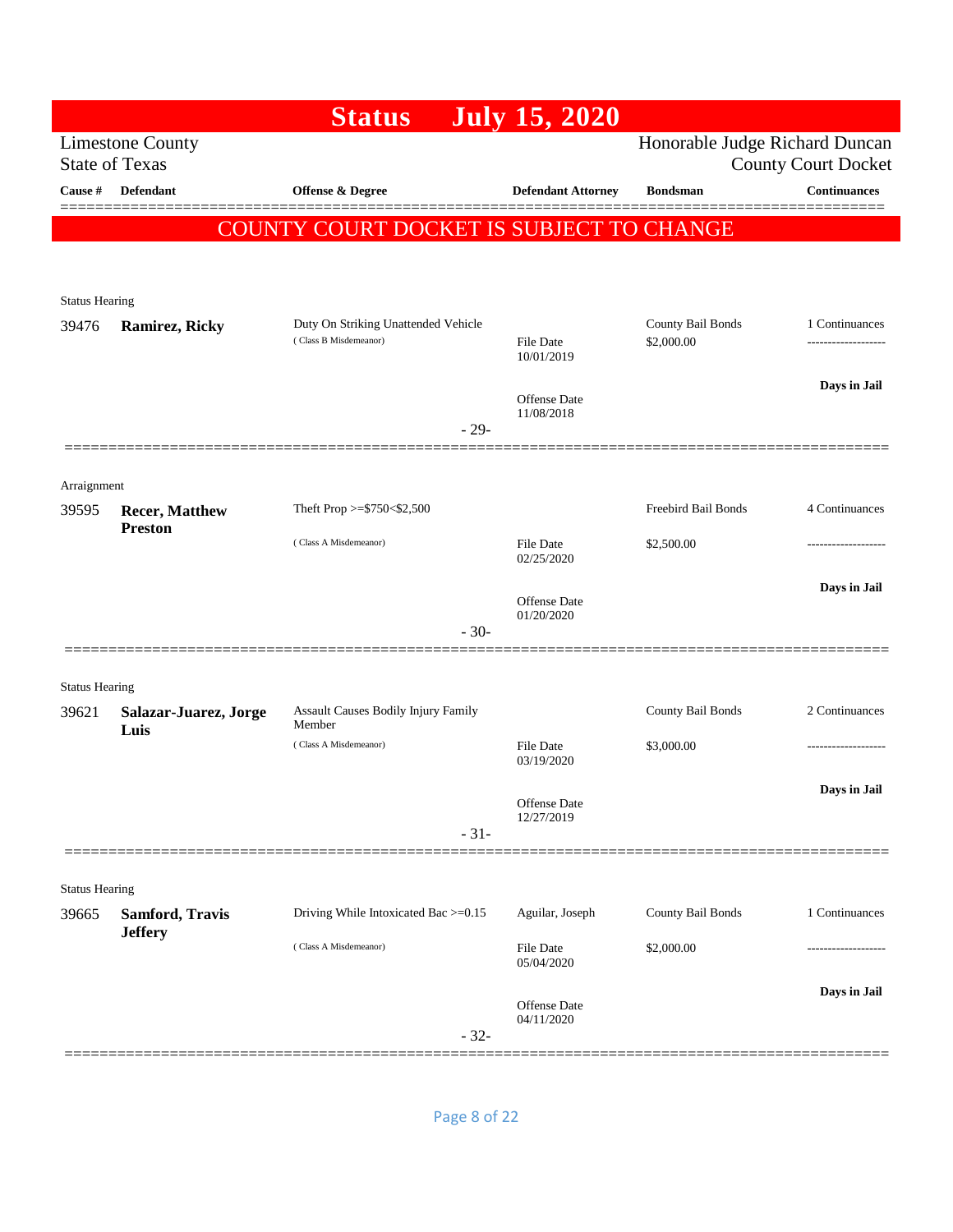|                       |                                                  | <b>Status</b>                                      | <b>July 15, 2020</b>                              |                                 |                            |
|-----------------------|--------------------------------------------------|----------------------------------------------------|---------------------------------------------------|---------------------------------|----------------------------|
|                       | <b>Limestone County</b><br><b>State of Texas</b> |                                                    |                                                   | Honorable Judge Richard Duncan  | <b>County Court Docket</b> |
| Cause $\#$            | <b>Defendant</b>                                 | Offense & Degree                                   | <b>Defendant Attorney</b>                         | <b>Bondsman</b>                 | <b>Continuances</b>        |
|                       |                                                  | COUNTY COURT DOCKET IS SUBJECT TO CHANGE           |                                                   |                                 |                            |
|                       |                                                  |                                                    |                                                   |                                 |                            |
|                       | Show Cause Hearing                               |                                                    |                                                   |                                 |                            |
| 39374                 | Sullivan, Jessey Jo                              | Assault Cause Bodily Inj.<br>(Class A Misdemeanor) | Moore, David E.<br><b>File Date</b><br>05/28/2019 | County Bail Bonds<br>\$5,000.00 | 1 Continuances             |
|                       |                                                  |                                                    | <b>Offense Date</b><br>02/23/2019                 |                                 | Days in Jail               |
|                       |                                                  | $-33-$                                             |                                                   |                                 |                            |
| <b>Status Hearing</b> |                                                  |                                                    |                                                   |                                 |                            |
| 39619                 | Swinburn, Alanna                                 | Sale To Minors - Alcohol                           |                                                   | Ace Bail Bonds - Crockett       | 2 Continuances             |
|                       | <b>Michelle</b>                                  | (Class A Misdemeanor)                              | <b>File Date</b><br>03/19/2020                    | \$1,000.00                      |                            |
|                       |                                                  |                                                    | Offense Date<br>07/27/2019                        |                                 | Days in Jail               |
|                       |                                                  | $-34-$                                             |                                                   |                                 |                            |
| Plea Hearing          |                                                  |                                                    |                                                   |                                 |                            |
| 39539                 | <b>Teer, Jason Scott</b>                         | Driving W/Lic Inv W/Prev                           | Robinson, George M.                               | County Bail Bonds               | 6 Continuances             |
|                       |                                                  | Conv/Susp/W/O Fin Res<br>(Class B Misdemeanor)     | <b>File Date</b><br>12/18/2019                    | \$2,500.00                      |                            |
|                       |                                                  |                                                    | Offense Date                                      |                                 | Days in Jail               |
|                       |                                                  | $-35-$                                             | 11/05/2019                                        |                                 |                            |
|                       |                                                  |                                                    |                                                   |                                 |                            |
| Plea Hearing          |                                                  |                                                    |                                                   |                                 |                            |
| 39538                 | <b>Thornton, Jeremey</b><br><b>Shane</b>         | Resist Arrest Search Or Transport                  | Robinson, George M.                               | County Bail Bonds               | 6 Continuances             |
|                       |                                                  | (Class A Misdemeanor)                              | <b>File Date</b><br>12/18/2019                    | \$5,000.00                      |                            |
|                       |                                                  |                                                    | Offense Date                                      |                                 | Days in Jail               |
|                       |                                                  | $-36-$                                             | 11/05/2019                                        |                                 |                            |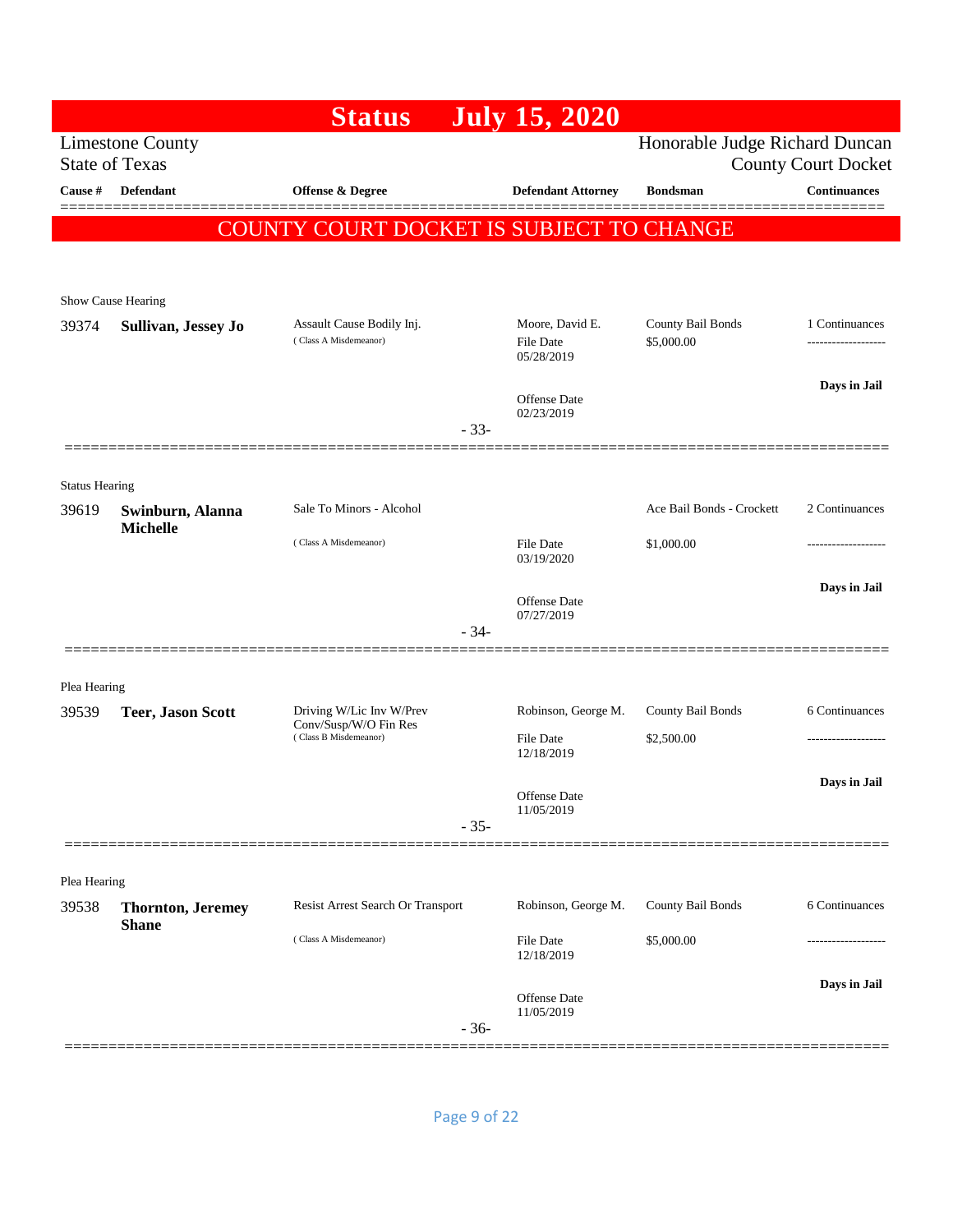|                                |                                                  | <b>Status</b>                                | <b>July 15, 2020</b>              |                                |                            |
|--------------------------------|--------------------------------------------------|----------------------------------------------|-----------------------------------|--------------------------------|----------------------------|
|                                | <b>Limestone County</b><br><b>State of Texas</b> |                                              |                                   | Honorable Judge Richard Duncan | <b>County Court Docket</b> |
| Cause #                        | Defendant                                        | <b>Offense &amp; Degree</b>                  | <b>Defendant Attorney</b>         | <b>Bondsman</b>                | <b>Continuances</b>        |
|                                |                                                  | COUNTY COURT DOCKET IS SUBJECT TO CHANGE     |                                   |                                |                            |
|                                |                                                  |                                              |                                   |                                |                            |
| <b>Status Hearing</b>          |                                                  |                                              |                                   |                                |                            |
| 39675                          | <b>Torango, Christopher</b>                      | Boating While Intoxicated                    | Hammit, Wes                       | County Bail Bonds              | 1 Continuances             |
|                                | <b>Nathan</b>                                    | (Class B Misdemeanor)                        | <b>File Date</b><br>05/19/2020    | \$2,500.00                     |                            |
|                                |                                                  |                                              | <b>Offense Date</b><br>04/17/2020 |                                | Days in Jail               |
|                                |                                                  | $-37-$                                       |                                   |                                |                            |
|                                |                                                  |                                              |                                   |                                |                            |
| <b>Status Hearing</b><br>39657 | <b>Turner, Andre Wayne</b>                       | Driving While Intoxicated/Open Cont          | Darling, Jason P.                 | County Bail Bonds              | 1 Continuances             |
|                                |                                                  | 2nd<br>(Class A Misdemeanor)                 | File Date<br>04/28/2020           | \$2,000.00                     | .                          |
|                                |                                                  |                                              |                                   |                                | Days in Jail               |
|                                |                                                  |                                              | Offense Date<br>04/04/2020        |                                |                            |
|                                |                                                  | $-38-$                                       |                                   |                                |                            |
| <b>Status Hearing</b>          |                                                  |                                              |                                   |                                |                            |
| 39633                          | <b>Vinson</b> , David                            | Assault Cause Bodily Inj.                    | Tate, Greg                        | David Vinson                   | 2 Continuances             |
|                                | Reynaldo                                         | (Class A Misdemeanor)                        | <b>File Date</b><br>03/31/2020    | \$1,000.00                     | -----------------          |
|                                |                                                  |                                              |                                   |                                | Days in Jail               |
|                                |                                                  |                                              | Offense Date<br>02/14/2020        |                                |                            |
|                                |                                                  | $-39-$                                       |                                   |                                |                            |
| <b>Status Hearing</b>          |                                                  |                                              |                                   |                                |                            |
| 39634                          | <b>Vinson</b> , David                            | Terroristic Threat Against Public<br>Servant | Tate, Greg                        | David Vinson                   | 2 Continuances             |
|                                | Reynaldo                                         | (Class A Misdemeanor)                        | File Date<br>03/31/2020           | \$1,000.00                     |                            |
|                                |                                                  | $-40-$                                       | Offense Date<br>02/14/2020        |                                | Days in Jail               |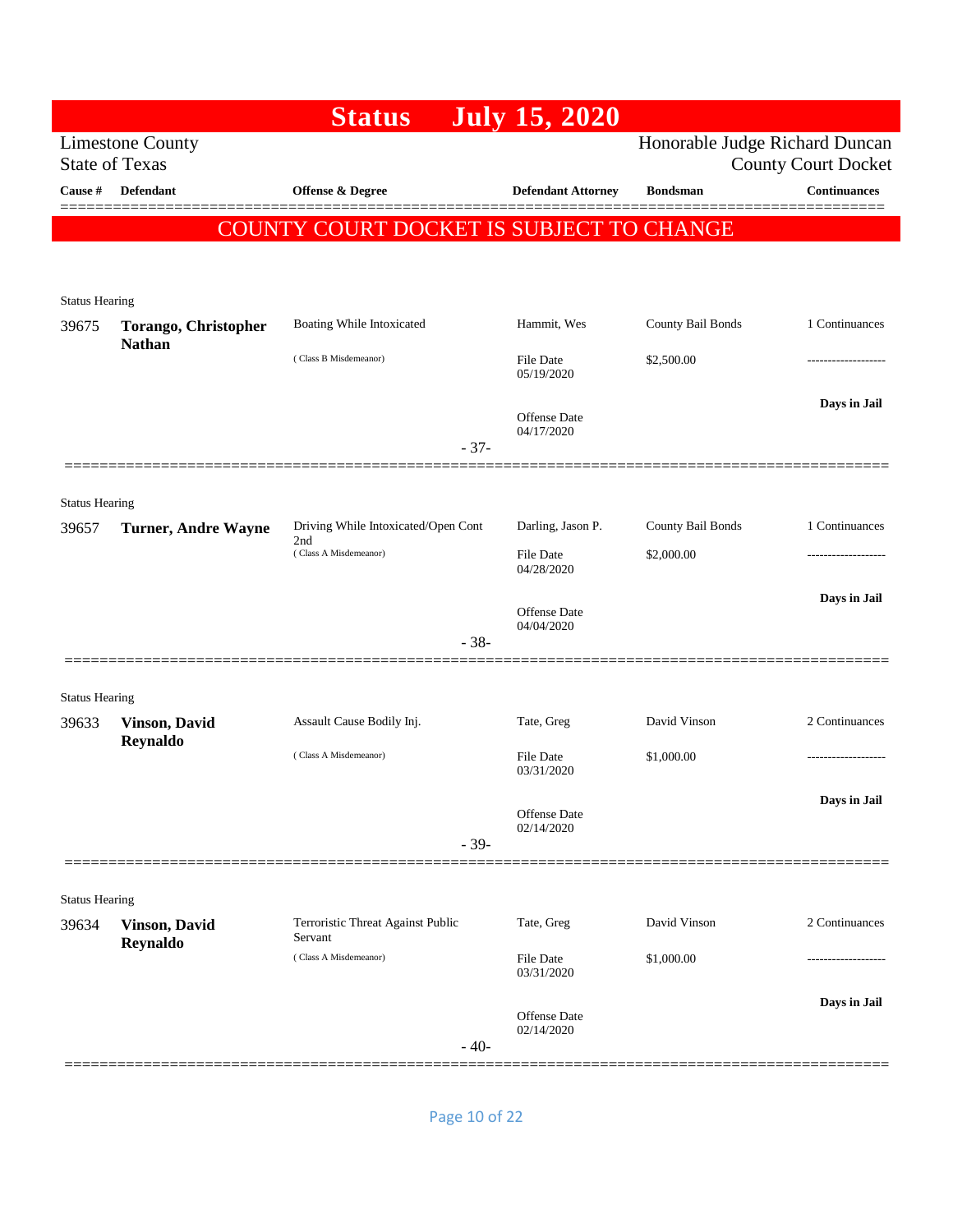|                       |                                          | <b>Status</b>                                                 | <b>July 15, 2020</b>                           |                                |                                   |
|-----------------------|------------------------------------------|---------------------------------------------------------------|------------------------------------------------|--------------------------------|-----------------------------------|
|                       | <b>Limestone County</b>                  |                                                               |                                                | Honorable Judge Richard Duncan |                                   |
|                       | <b>State of Texas</b>                    |                                                               |                                                |                                | <b>County Court Docket</b>        |
| Cause #               | <b>Defendant</b>                         | <b>Offense &amp; Degree</b>                                   | <b>Defendant Attorney</b>                      | <b>Bondsman</b>                | <b>Continuances</b>               |
|                       |                                          | COUNTY COURT DOCKET IS SUBJECT TO CHANGE                      |                                                |                                |                                   |
|                       |                                          |                                                               |                                                |                                |                                   |
|                       |                                          | 10:00 AM                                                      |                                                |                                |                                   |
|                       | Plea Hearing                             |                                                               |                                                |                                |                                   |
| 39513                 | <b>Anthony, Maxell</b><br><b>Antwand</b> | Fail To Identify Fugitive Intent Give<br>False Info           | Reed, Benjie                                   | Freebird Bail Bonds            | 6 Continuances                    |
|                       |                                          | (Class A Misdemeanor)                                         | File Date<br>11/15/2019                        | \$3,000.00                     |                                   |
|                       |                                          |                                                               | <b>Offense</b> Date<br>08/20/2019              |                                | Days in Jail                      |
|                       |                                          |                                                               | $-41-$                                         |                                |                                   |
|                       |                                          |                                                               |                                                |                                |                                   |
| Plea Hearing<br>39533 | <b>Boyd, Kimberly Ann</b>                | Driving While Intoxicated Bac >=0.15<br>(Class A Misdemeanor) | Reed, Stephen M.<br>File Date                  | Personal Bond<br>\$2,000.00    | 6 Continuances                    |
|                       |                                          |                                                               | 12/18/2019                                     |                                |                                   |
|                       |                                          |                                                               | Offense Date<br>09/21/2019                     |                                | Days in Jail                      |
|                       |                                          | $-42-$                                                        |                                                |                                |                                   |
| <b>Status Hearing</b> |                                          |                                                               |                                                |                                |                                   |
| 39124                 | Busby, Robert O.                         | Theft Prop $>= $100 < $750$                                   | Reed, Benjie                                   | <b>Budget Bail Bonds</b>       | 7 Continuances                    |
|                       |                                          | (Class B Misdemeanor)                                         | File Date<br>10/23/2018                        | \$1,000.00                     |                                   |
|                       |                                          |                                                               | <b>Offense Date</b>                            |                                | Days in Jail                      |
|                       |                                          | $-43-$                                                        | 11/14/2017                                     |                                |                                   |
|                       |                                          |                                                               |                                                |                                |                                   |
| <b>Status Hearing</b> |                                          |                                                               |                                                |                                |                                   |
| 39668                 | <b>Carroll, Ennis Warren</b>             | Driving While Intoxicated 2nd<br>(Class A Misdemeanor)        | Reed, Benjie<br><b>File Date</b><br>05/08/2020 | Reed, Benjie<br>\$7,500.00     | 1 Continuances<br>--------------- |
|                       |                                          |                                                               |                                                |                                | Days in Jail                      |
|                       |                                          |                                                               | Offense Date<br>02/25/2020                     |                                |                                   |
|                       |                                          | - 44-                                                         |                                                |                                |                                   |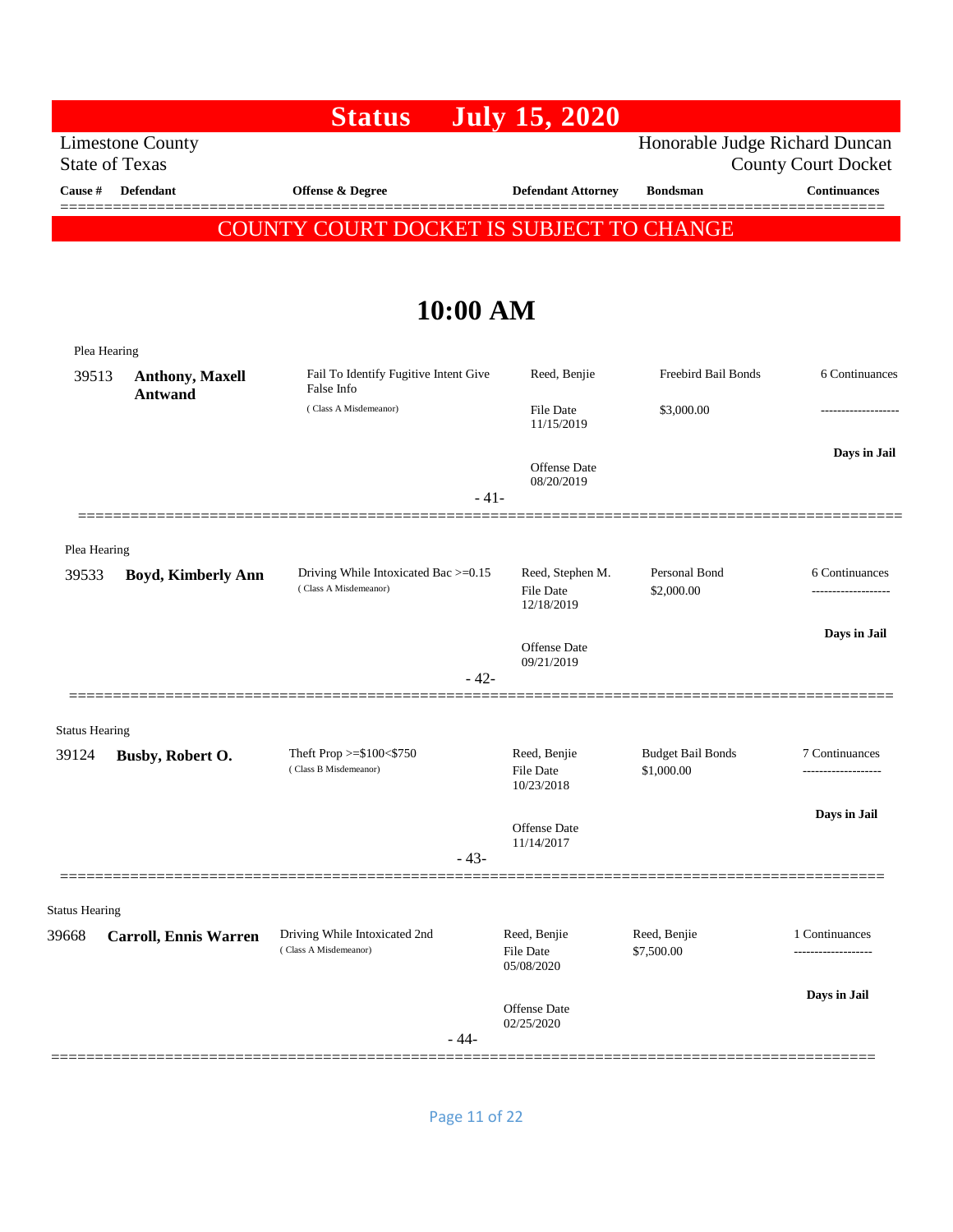|                                |                                                  | <b>Status</b>                                      | <b>July 15, 2020</b>                        |                                 |                                                   |
|--------------------------------|--------------------------------------------------|----------------------------------------------------|---------------------------------------------|---------------------------------|---------------------------------------------------|
|                                | <b>Limestone County</b><br><b>State of Texas</b> |                                                    |                                             | Honorable Judge Richard Duncan  |                                                   |
| Cause #                        | Defendant                                        | Offense & Degree                                   | <b>Defendant Attorney</b>                   | <b>Bondsman</b>                 | <b>County Court Docket</b><br><b>Continuances</b> |
|                                |                                                  | COUNTY COURT DOCKET IS SUBJECT TO CHANGE           |                                             |                                 |                                                   |
|                                |                                                  |                                                    |                                             |                                 |                                                   |
|                                |                                                  |                                                    |                                             |                                 |                                                   |
| Plea Hearing                   |                                                  |                                                    |                                             |                                 |                                                   |
| 39463                          | <b>Chandler, Rachel</b><br><b>Jorlenda</b>       | Driving While Intoxicated Bac >=0.15               | Reed, Benjie                                | Reed, Benjie                    | 7 Continuances                                    |
|                                |                                                  | (Class A Misdemeanor)                              | File Date<br>09/09/2019                     | \$3,000.00                      |                                                   |
|                                |                                                  |                                                    | <b>Offense</b> Date                         |                                 | Days in Jail                                      |
|                                |                                                  |                                                    | 05/06/2019<br>$-45-$                        |                                 |                                                   |
|                                |                                                  |                                                    |                                             |                                 |                                                   |
| <b>Status Hearing</b><br>39549 | <b>Collins, Jeremy Jerrod</b>                    | Driving W/Lic Inv W/Prev                           | Reed, Benjie                                | Reed, Benjie                    | 5 Continuances                                    |
|                                |                                                  | Conv/Susp/W/O Fin Res<br>(Class B Misdemeanor)     | File Date<br>12/26/2019                     | \$2,000.00                      |                                                   |
|                                |                                                  |                                                    | Offense Date                                |                                 | Days in Jail                                      |
|                                |                                                  | $-46-$                                             | 11/09/2019                                  |                                 |                                                   |
|                                |                                                  |                                                    |                                             |                                 |                                                   |
| <b>Status Hearing</b>          |                                                  |                                                    |                                             |                                 |                                                   |
| 39672                          | <b>Crane, Cody Paul</b>                          | Driving While Intoxicated<br>(Class B Misdemeanor) | Reed, Stephen M.<br>File Date<br>05/13/2020 | County Bail Bonds<br>\$2,500.00 | 1 Continuances<br>-------------------             |
|                                |                                                  |                                                    |                                             |                                 | Days in Jail                                      |
|                                |                                                  |                                                    | Offense Date<br>04/19/2020                  |                                 |                                                   |
|                                |                                                  | $-47-$                                             |                                             |                                 |                                                   |
| <b>Status Hearing</b>          |                                                  |                                                    |                                             |                                 |                                                   |
| 39567                          | <b>Esquives, Manuel</b><br><b>Dakota</b>         | Criminal Mischief >=\$100<\$750                    | Reed, Stephen M.                            | Freebird Bail Bonds             | 5 Continuances                                    |
|                                |                                                  | (Class B Misdemeanor)                              | <b>File Date</b><br>01/14/2020              | \$1,000.00                      |                                                   |
|                                |                                                  |                                                    | <b>Offense</b> Date                         |                                 | Days in Jail                                      |
|                                |                                                  |                                                    | 10/25/2019                                  |                                 |                                                   |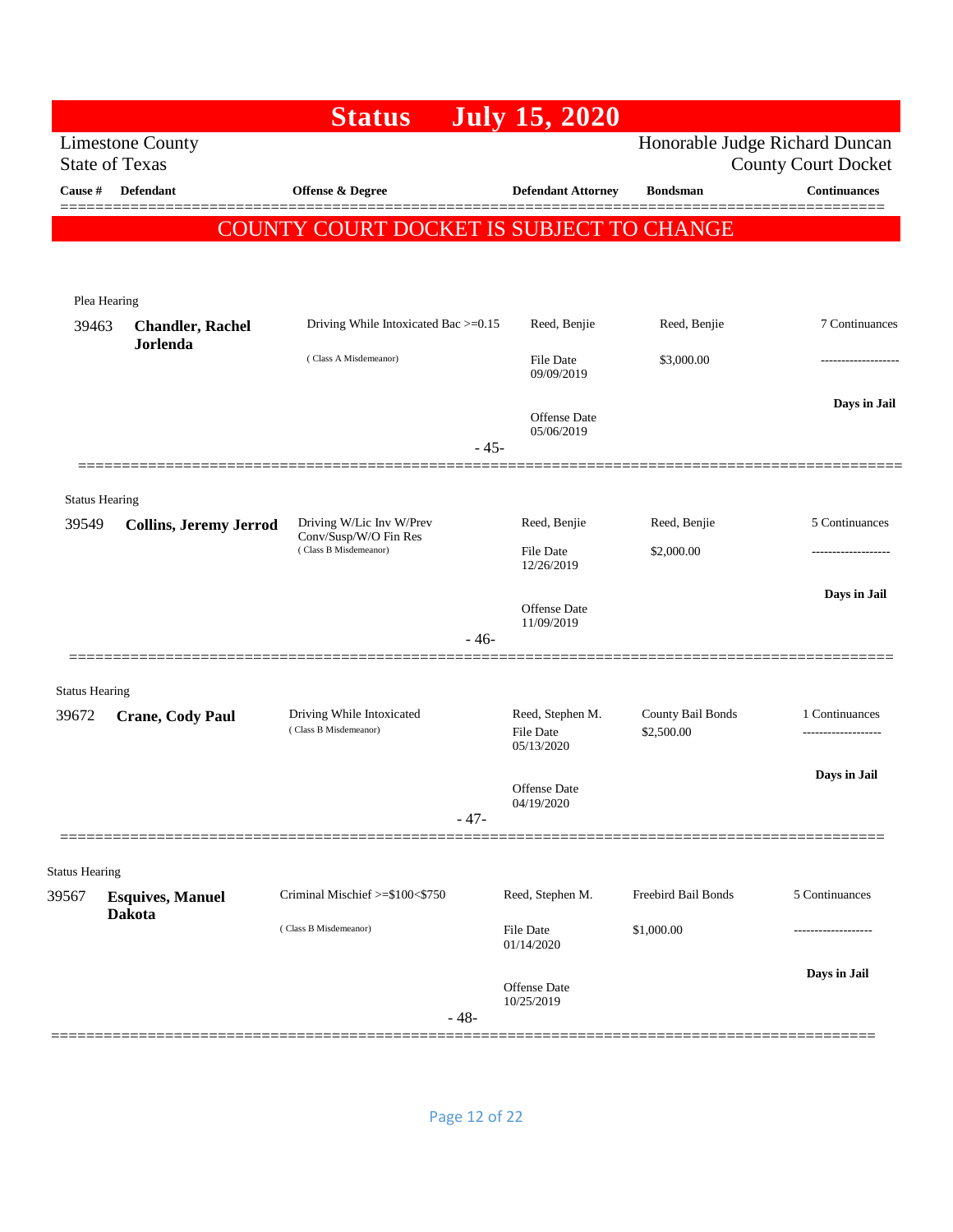|                       |                              | <b>Status</b>                                      | <b>July 15, 2020</b>                               |                                 |                            |
|-----------------------|------------------------------|----------------------------------------------------|----------------------------------------------------|---------------------------------|----------------------------|
|                       | <b>Limestone County</b>      |                                                    |                                                    | Honorable Judge Richard Duncan  |                            |
|                       | <b>State of Texas</b>        |                                                    |                                                    |                                 | <b>County Court Docket</b> |
| Cause #               | Defendant                    | <b>Offense &amp; Degree</b>                        | <b>Defendant Attorney</b>                          | <b>Bondsman</b>                 | <b>Continuances</b>        |
|                       |                              | COUNTY COURT DOCKET IS SUBJECT TO CHANGE           |                                                    |                                 |                            |
|                       |                              |                                                    |                                                    |                                 |                            |
|                       | <b>Status Hearing</b>        |                                                    |                                                    |                                 |                            |
| 39645                 | <b>Ferguson, Dustin Clay</b> | <b>Assault Causes Bodily Injury Family</b>         | Reed, Justin                                       | Reed, Justin                    | 2 Continuances             |
|                       |                              | Member<br>(Class A Misdemeanor)                    | <b>File Date</b><br>04/09/2020                     | \$3,000.00                      | -----------------          |
|                       |                              |                                                    | <b>Offense Date</b><br>01/29/2020                  |                                 | Days in Jail               |
|                       |                              | $-49-$                                             |                                                    |                                 |                            |
| Review Hearing        |                              |                                                    |                                                    |                                 |                            |
| 39378                 | Forge, Casey Leon            | Assault Cause Bodily Inj.<br>(Class A Misdemeanor) | Reed, Justin<br><b>File Date</b><br>06/14/2019     | Personal Bond<br>\$2,500.00     | 9 Continuances             |
|                       |                              |                                                    |                                                    |                                 |                            |
|                       |                              |                                                    | Offense Date                                       |                                 | Days in Jail               |
|                       |                              | $-50-$                                             | 02/25/2019                                         |                                 |                            |
|                       |                              |                                                    |                                                    |                                 |                            |
| <b>Status Hearing</b> |                              |                                                    |                                                    |                                 |                            |
| 39566                 | Freeman, Gene                | Driving While Intoxicated<br>(Class B Misdemeanor) | Reed, Stephen M.<br><b>File Date</b><br>01/14/2020 | County Bail Bonds<br>\$2,000.00 | 5 Continuances             |
|                       |                              |                                                    |                                                    |                                 | Days in Jail               |
|                       |                              |                                                    | <b>Offense Date</b><br>11/17/2019                  |                                 |                            |
|                       |                              | - 51-                                              |                                                    |                                 |                            |
| Plea Hearing          |                              |                                                    |                                                    |                                 |                            |
| 39514                 | Hall, Lonnie James,<br>Jr.   | Driving W/Lic Inv W/Prev<br>Conv/Susp/W/O Fin Res  | Reed, Justin                                       | Personal Bond                   | 7 Continuances             |
|                       |                              | (Class B Misdemeanor)                              | File Date<br>11/15/2019                            | \$2,000.00                      | -----------------          |
|                       |                              |                                                    | <b>Offense Date</b><br>10/22/2019                  |                                 | Days in Jail               |
|                       |                              | $-52-$                                             |                                                    |                                 |                            |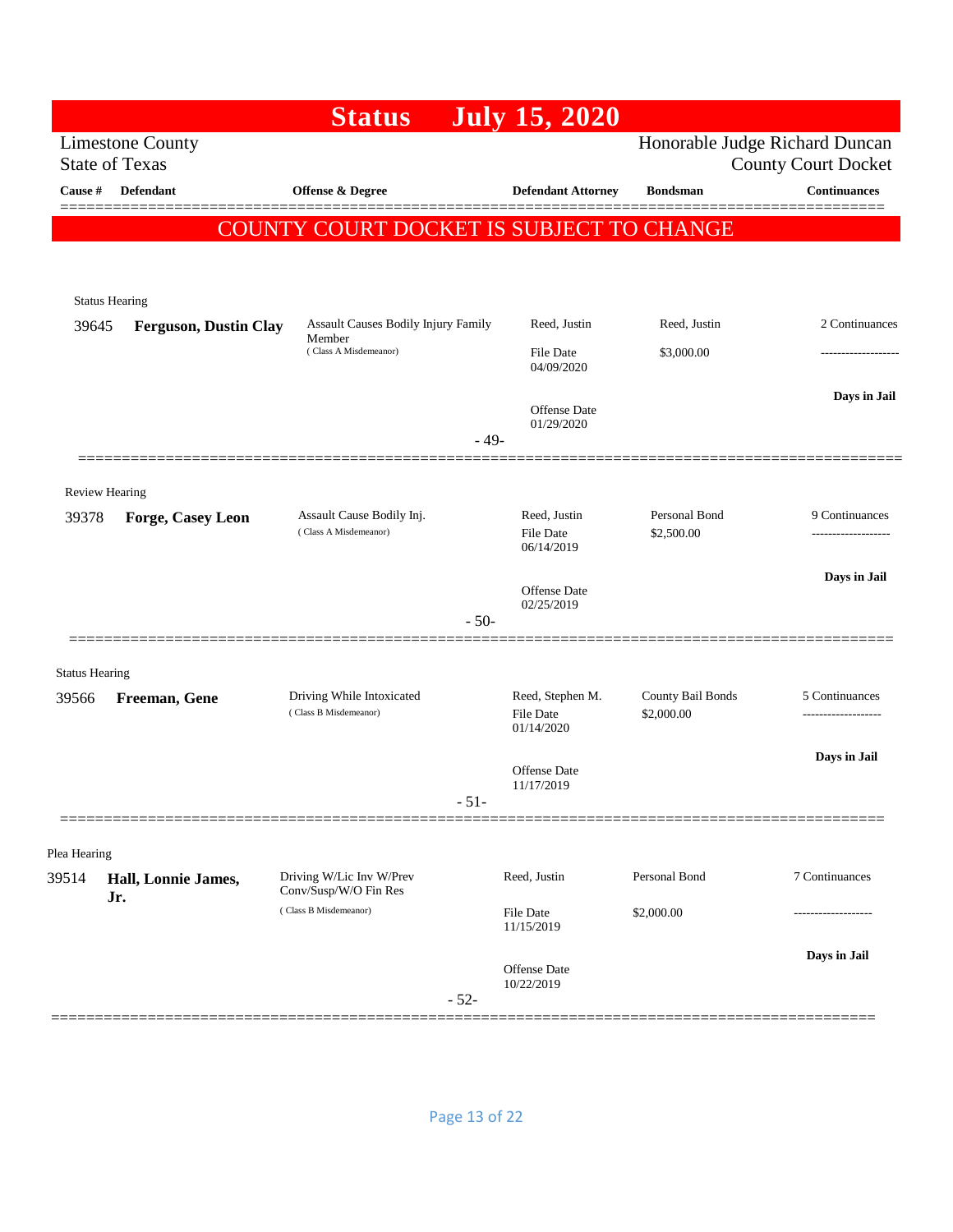|                                |                                       | <b>Status</b>                                     | July 15, 2020                     |                                                              |                     |
|--------------------------------|---------------------------------------|---------------------------------------------------|-----------------------------------|--------------------------------------------------------------|---------------------|
| <b>State of Texas</b>          | <b>Limestone County</b>               |                                                   |                                   | Honorable Judge Richard Duncan<br><b>County Court Docket</b> |                     |
| Cause #                        | <b>Defendant</b>                      | Offense & Degree                                  | <b>Defendant Attorney</b>         | <b>Bondsman</b>                                              | <b>Continuances</b> |
|                                |                                       | COUNTY COURT DOCKET IS SUBJECT TO CHANGE          |                                   |                                                              |                     |
|                                | Review Hearing                        |                                                   |                                   |                                                              |                     |
| 39059                          | Hayes, Jenifer Blann                  | Driving W/Lic Inv W/Prev<br>Conv/Susp/W/O Fin Res | Reed, Benjie                      | Reed, Benjie                                                 | 8 Continuances      |
|                                |                                       | (Class B Misdemeanor)                             | File Date<br>08/21/2018           | \$3,500.00                                                   |                     |
|                                |                                       | $-53-$                                            | <b>Offense Date</b><br>07/10/2018 |                                                              | Days in Jail        |
|                                |                                       |                                                   |                                   |                                                              |                     |
| <b>Status Hearing</b>          |                                       |                                                   |                                   |                                                              |                     |
| 39586                          | Henry, Anastasia                      | Resist Arrest Search Or Transport                 | Reed, Benjie                      | Reed, Benjie                                                 | 4 Continuances      |
|                                | <b>Kambrelle</b>                      | (Class A Misdemeanor)                             | File Date<br>02/04/2020           | \$3,000.00                                                   |                     |
|                                |                                       |                                                   | <b>Offense Date</b><br>12/24/2019 |                                                              | Days in Jail        |
|                                |                                       | $-54-$                                            |                                   |                                                              |                     |
| <b>Status Hearing</b>          |                                       |                                                   |                                   |                                                              |                     |
| 39544                          | <b>Henson Byrd, Brittney</b><br>Laray | False Report To Police Off/Sp Inv/Law<br>Enf Empl | Reed, Benjie                      | Personal Bond                                                | 5 Continuances      |
|                                |                                       | (Class B Misdemeanor)                             | <b>File Date</b><br>12/26/2019    | \$2,000.00                                                   |                     |
|                                |                                       |                                                   | Offense Date<br>08/15/2019        |                                                              | Days in Jail        |
|                                |                                       | $-55-$                                            |                                   |                                                              |                     |
|                                |                                       |                                                   |                                   |                                                              |                     |
| <b>Status Hearing</b><br>39573 | Jackson, Melissa Sue                  | Resist Arrest Search Or Transport                 | Reed, Stephen M.                  | County Bail Bonds                                            | 5 Continuances      |
|                                |                                       | (Class A Misdemeanor)                             | File Date<br>01/22/2020           | \$750.00                                                     |                     |
|                                |                                       | $-56-$                                            | Offense Date<br>12/21/2019        |                                                              | Days in Jail        |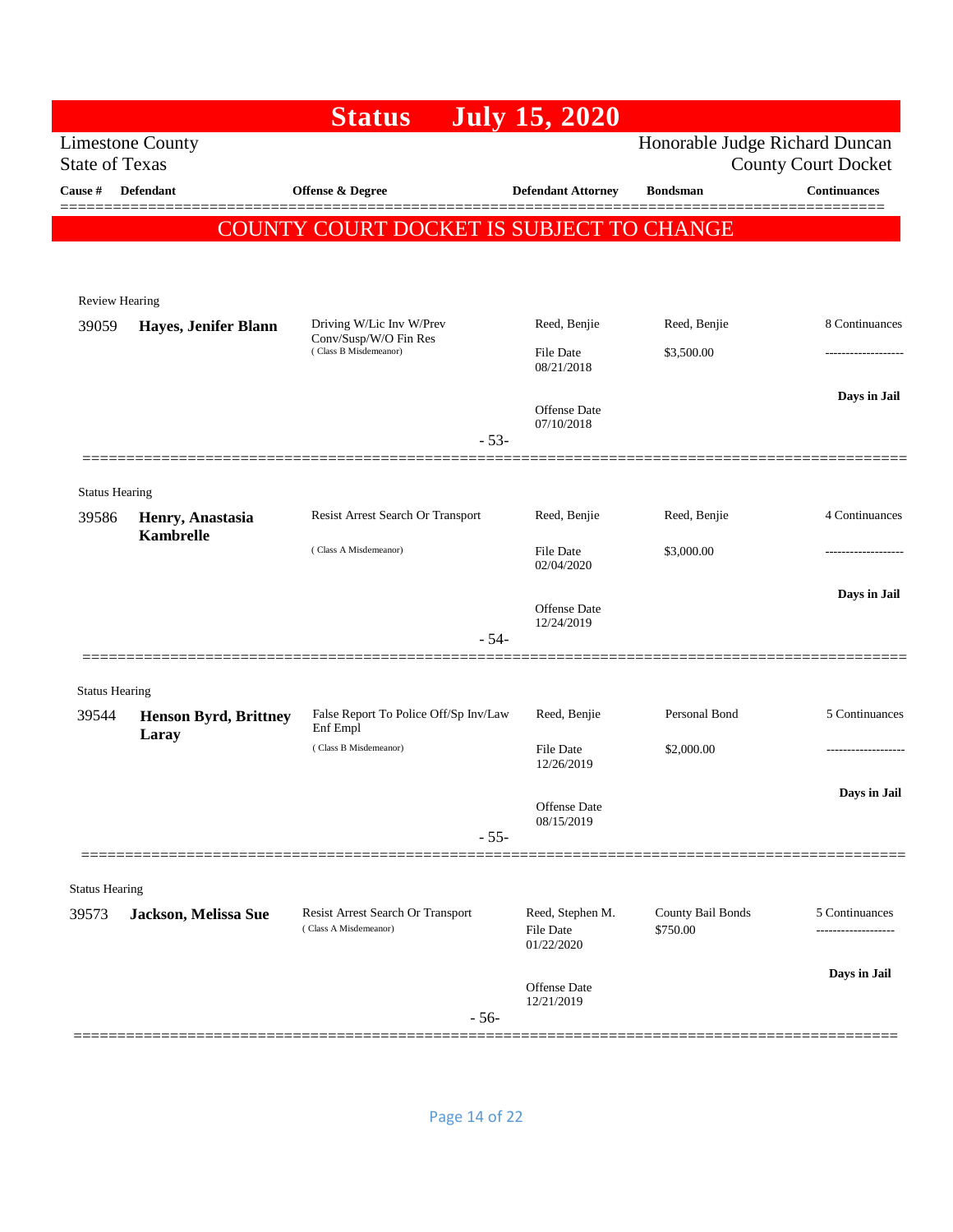|                           |                                  | <b>Status</b>                                            | <b>July 15, 2020</b>                           |                                 |                            |
|---------------------------|----------------------------------|----------------------------------------------------------|------------------------------------------------|---------------------------------|----------------------------|
|                           | <b>Limestone County</b>          |                                                          |                                                | Honorable Judge Richard Duncan  |                            |
|                           | <b>State of Texas</b>            |                                                          |                                                |                                 | <b>County Court Docket</b> |
| Cause #                   | Defendant                        | <b>Offense &amp; Degree</b>                              | <b>Defendant Attorney</b>                      | <b>Bondsman</b>                 | <b>Continuances</b>        |
|                           |                                  | COUNTY COURT DOCKET IS SUBJECT TO CHANGE                 |                                                |                                 |                            |
|                           |                                  |                                                          |                                                |                                 |                            |
|                           |                                  |                                                          |                                                |                                 |                            |
| <b>Status Hearing</b>     |                                  |                                                          |                                                |                                 |                            |
| 39498                     | Jennings, Edward<br><b>Dylan</b> | <b>Assault Causes Bodily Injury Family</b><br>Member     | Reed, Justin                                   | County Bail Bonds               | 7 Continuances             |
|                           |                                  | (Class A Misdemeanor)                                    | <b>File Date</b><br>10/31/2019                 | \$3,000.00                      |                            |
|                           |                                  |                                                          | Offense Date<br>07/09/2019                     |                                 | Days in Jail               |
|                           |                                  | $-57-$                                                   |                                                |                                 |                            |
| <b>Status Hearing</b>     |                                  |                                                          |                                                |                                 |                            |
| 39591                     | Jimenez, Melissa Ann             | Theft Prop <\$100 W/Prev Convic<br>(Class B Misdemeanor) | Reed, Justin<br><b>File Date</b><br>02/24/2020 | Reed, Justin<br>\$1,000.00      | 3 Continuances             |
|                           |                                  |                                                          |                                                |                                 | Days in Jail               |
|                           |                                  |                                                          | <b>Offense</b> Date<br>12/19/2019              |                                 |                            |
|                           |                                  | $-58-$                                                   |                                                |                                 |                            |
|                           | Show Cause Hearing               |                                                          |                                                |                                 |                            |
| 39110                     | Jiminez, Melissa Ann             | Poss Cs Pg $3 < 28g$                                     | Reed, Justin                                   | County Bail Bonds               | 3 Continuances             |
|                           |                                  | (Class A Misdemeanor)                                    | <b>File Date</b><br>10/10/2018                 | \$2,000.00                      | -----------------          |
|                           |                                  |                                                          | Offense Date                                   |                                 | Days in Jail               |
|                           |                                  | $-59-$                                                   | 09/19/2018                                     |                                 |                            |
|                           |                                  |                                                          |                                                |                                 |                            |
| <b>Show Cause Hearing</b> |                                  |                                                          |                                                |                                 |                            |
| 39111                     | Jiminez, Melissa Ann             | Poss Dangerous Drug<br>(Class A Misdemeanor)             | Reed, Justin<br><b>File Date</b><br>10/10/2018 | County Bail Bonds<br>\$2,000.00 | 3 Continuances<br>         |
|                           |                                  |                                                          |                                                |                                 | Days in Jail               |
|                           |                                  | $-60-$                                                   | Offense Date<br>09/19/2018                     |                                 |                            |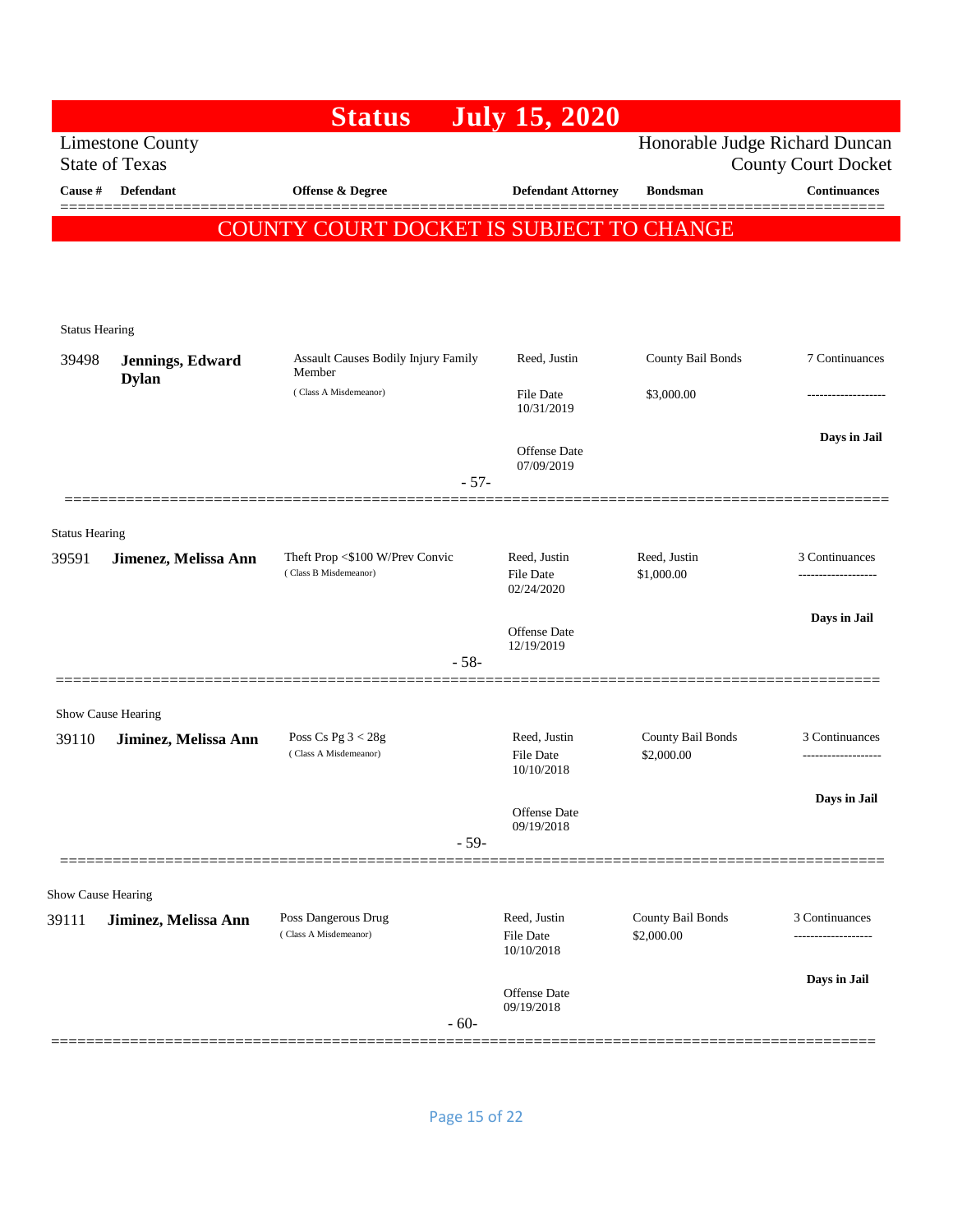|                       |                                    | <b>Status</b>                              | <b>July 15, 2020</b>                    |                                |                                                   |
|-----------------------|------------------------------------|--------------------------------------------|-----------------------------------------|--------------------------------|---------------------------------------------------|
|                       | <b>Limestone County</b>            |                                            |                                         | Honorable Judge Richard Duncan |                                                   |
| Cause #               | <b>State of Texas</b><br>Defendant | Offense & Degree                           | <b>Defendant Attorney</b>               | <b>Bondsman</b>                | <b>County Court Docket</b><br><b>Continuances</b> |
|                       |                                    |                                            |                                         |                                |                                                   |
|                       |                                    | COUNTY COURT DOCKET IS SUBJECT TO CHANGE   |                                         |                                |                                                   |
|                       |                                    |                                            |                                         |                                |                                                   |
| <b>Status Hearing</b> |                                    |                                            |                                         |                                |                                                   |
| 39502                 | <b>Kinney, Kenneth</b>             | <b>Assault Causes Bodily Injury Family</b> | Reed, Justin                            | Reed, Justin                   | 6 Continuances                                    |
|                       | Dewayne, Jr.                       | Member<br>(Class A Misdemeanor)            | File Date<br>11/05/2019                 | \$15,000.00                    | -------------------                               |
|                       |                                    |                                            | <b>Offense</b> Date<br>04/02/2019       |                                | Days in Jail                                      |
|                       |                                    | $-61-$                                     |                                         |                                |                                                   |
| <b>Status Hearing</b> |                                    |                                            |                                         |                                |                                                   |
| 39503                 | Kinney, Kenneth                    | False Report To Police Off/Sp Inv/Law      | Reed, Justin                            | Freebird Bail Bonds            | 6 Continuances                                    |
|                       | Dewayne, Jr.                       | Enf Empl<br>(Class B Misdemeanor)          | File Date                               | \$1,000.00                     | ----------------                                  |
|                       |                                    |                                            | 11/05/2019                              |                                |                                                   |
|                       |                                    |                                            | Offense Date<br>05/17/2019              |                                | Days in Jail                                      |
|                       |                                    | $-62-$                                     |                                         |                                |                                                   |
|                       | <b>Status Hearing</b>              |                                            |                                         |                                |                                                   |
| 39592                 | <b>Kroll, Larry Dwayne</b>         | Driving While Intoxicated Bac >=0.15       | Reed, Stephen M.                        | Reed, Bobby                    | 3 Continuances                                    |
|                       |                                    | (Class A Misdemeanor)                      | File Date<br>02/25/2020                 | \$2,500.00                     |                                                   |
|                       |                                    |                                            | Offense Date                            |                                | Days in Jail                                      |
|                       |                                    | $-63-$                                     | 01/21/2020                              |                                |                                                   |
|                       |                                    |                                            |                                         |                                |                                                   |
| <b>Status Hearing</b> |                                    |                                            |                                         |                                |                                                   |
| 38832                 | Lichty, Steven Ray, II             | Poss Marij <2oz<br>(Class B Misdemeanor)   | Reed, Justin<br>File Date<br>02/19/2018 | Personal Bond<br>\$2,000.00    | 12 Continuances                                   |
|                       |                                    |                                            |                                         |                                | Days in Jail                                      |
|                       |                                    | $-64-$                                     | Offense Date<br>01/27/2018              |                                |                                                   |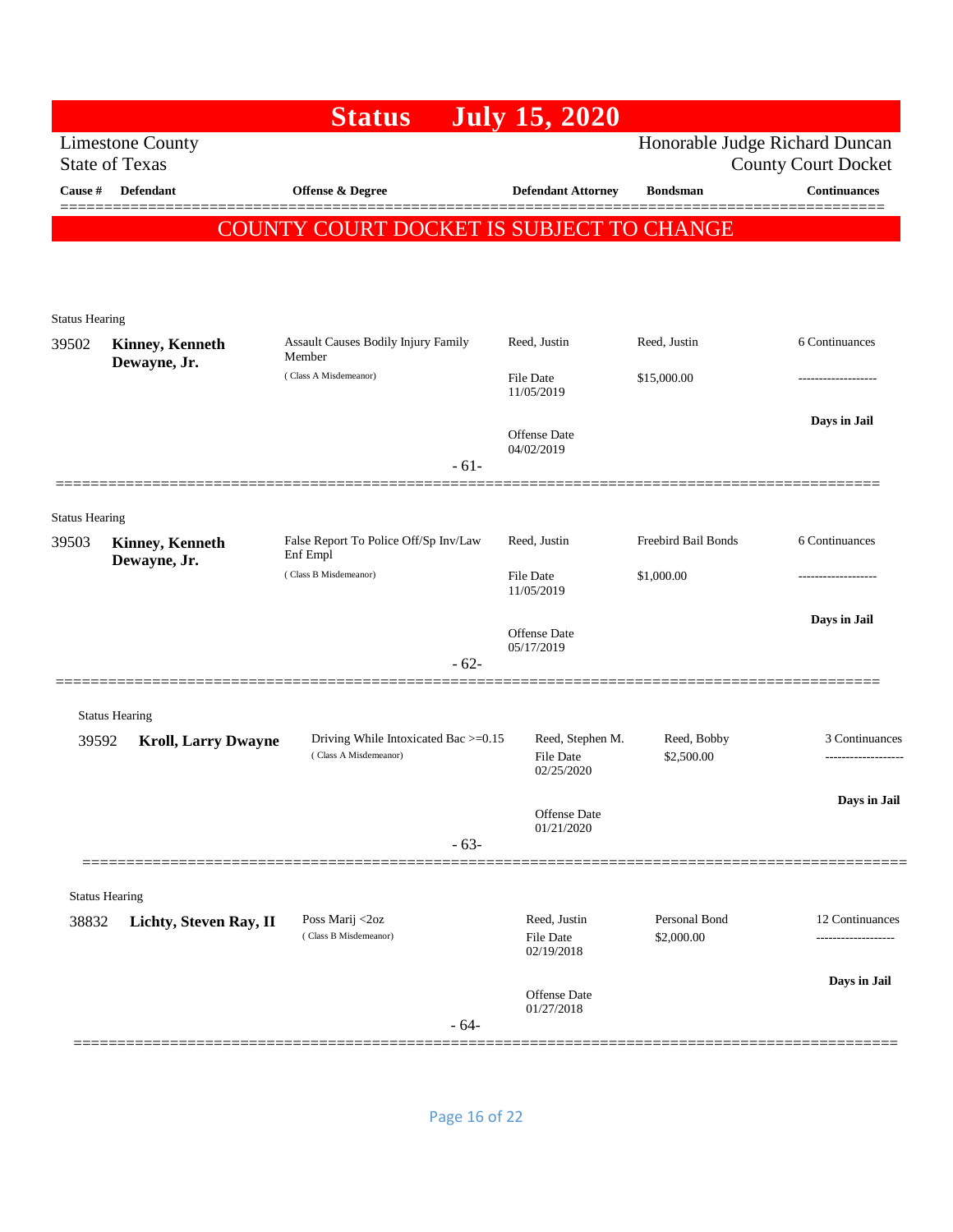|                                |                                                  | <b>Status</b>                                                   | <b>July 15, 2020</b>                    |                                 |                                   |
|--------------------------------|--------------------------------------------------|-----------------------------------------------------------------|-----------------------------------------|---------------------------------|-----------------------------------|
|                                | <b>Limestone County</b><br><b>State of Texas</b> |                                                                 |                                         | Honorable Judge Richard Duncan  | <b>County Court Docket</b>        |
| Cause #                        | Defendant                                        | Offense & Degree                                                | <b>Defendant Attorney</b>               | <b>Bondsman</b>                 | <b>Continuances</b>               |
|                                |                                                  | COUNTY COURT DOCKET IS SUBJECT TO CHANGE                        |                                         |                                 |                                   |
|                                |                                                  |                                                                 |                                         |                                 |                                   |
| <b>Status Hearing</b>          |                                                  |                                                                 |                                         |                                 |                                   |
| 38893                          | Lichty, Steven Ray, II                           | Bail Jumping And Fail To Appear<br>(Class A Misdemeanor)        | Reed, Justin<br>File Date<br>04/23/2018 | Reed, Justin<br>\$4,000.00      | 12 Continuances                   |
|                                |                                                  |                                                                 | Offense Date<br>04/12/2018              |                                 | Days in Jail                      |
|                                |                                                  | $-65-$                                                          |                                         |                                 |                                   |
| <b>Status Hearing</b><br>39630 | Lloyd, Rickie Janelle                            | Terroristic Threat Of Family/Household<br>(Class A Misdemeanor) | Reed, Justin<br><b>File Date</b>        | County Bail Bonds<br>\$3,000.00 | 2 Continuances<br>--------------- |
|                                |                                                  |                                                                 | 03/31/2020                              |                                 |                                   |
|                                |                                                  | $-66-$                                                          | Offense Date<br>02/24/2020              |                                 | Days in Jail                      |
|                                |                                                  |                                                                 |                                         |                                 |                                   |
| <b>Status Hearing</b><br>39495 | <b>Mack, Alton Maurice,</b>                      | Criminal Mischief >=\$100<\$750                                 | Reed, Benjie                            | Freebird Bail Bonds             | 7 Continuances                    |
|                                | Jr.                                              | (Class B Misdemeanor)                                           | <b>File Date</b><br>10/31/2019          | \$1,000.00                      |                                   |
|                                |                                                  |                                                                 | <b>Offense</b> Date<br>10/05/2019       |                                 | Days in Jail                      |
|                                |                                                  | $-67-$                                                          |                                         |                                 |                                   |
| <b>Status Hearing</b>          |                                                  |                                                                 |                                         |                                 |                                   |
| 39496                          | <b>Mack, Alton Maurice,</b>                      | Harassment                                                      | Reed, Benjie                            | Freebird Bail Bonds             | 7 Continuances                    |
|                                | Jr.                                              | (Class B Misdemeanor)                                           | File Date<br>10/31/2019                 | \$1,000.00                      |                                   |
|                                |                                                  | $-68-$                                                          | Offense Date<br>10/04/2019              |                                 | Days in Jail                      |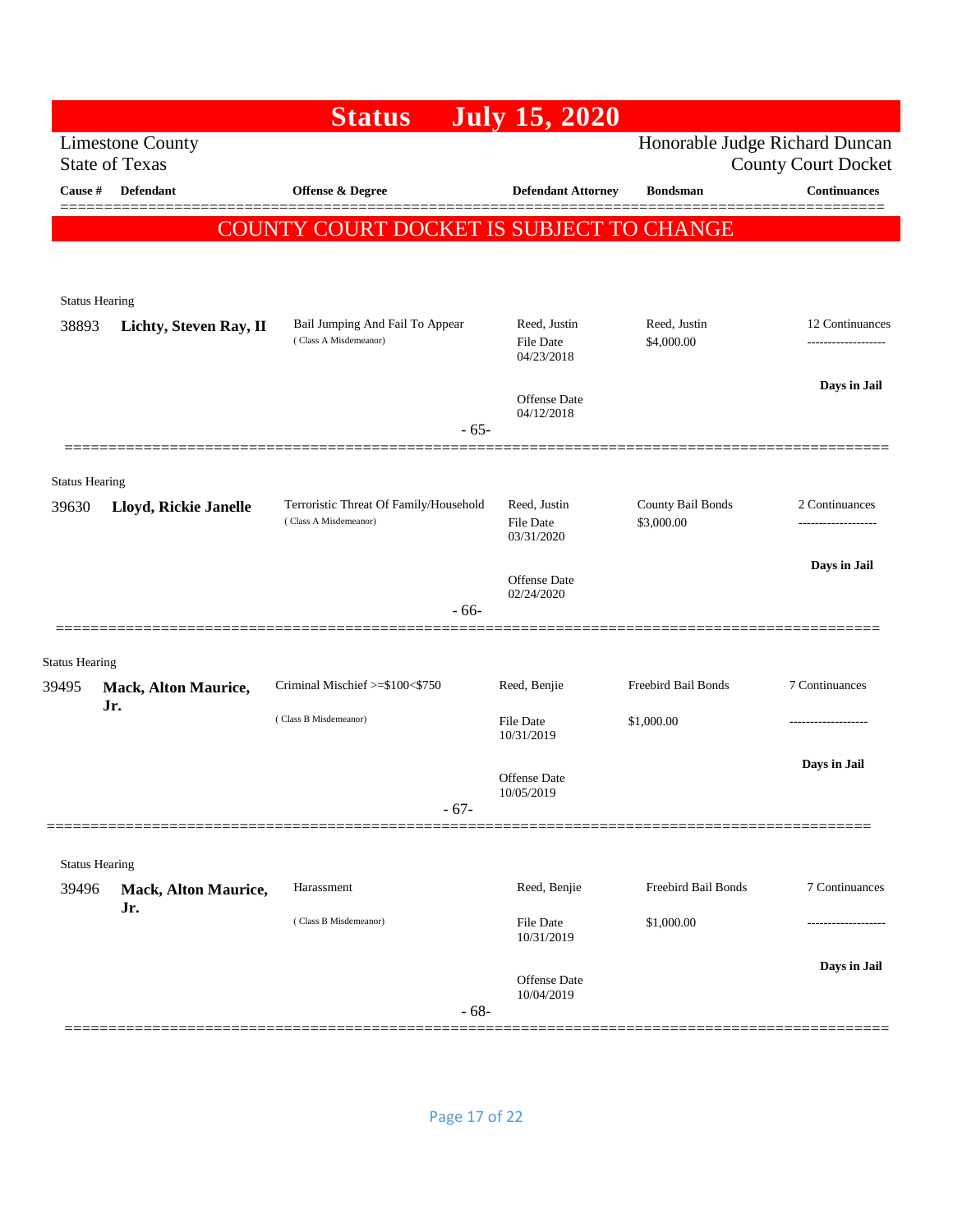|                       |                                                  | <b>Status</b>                                     |        | July 15, 2020                     |                                |                            |
|-----------------------|--------------------------------------------------|---------------------------------------------------|--------|-----------------------------------|--------------------------------|----------------------------|
|                       | <b>Limestone County</b><br><b>State of Texas</b> |                                                   |        |                                   | Honorable Judge Richard Duncan | <b>County Court Docket</b> |
| Cause #               | <b>Defendant</b>                                 | Offense & Degree                                  |        | <b>Defendant Attorney</b>         | <b>Bondsman</b>                | <b>Continuances</b>        |
|                       |                                                  | COUNTY COURT DOCKET IS SUBJECT TO CHANGE          |        |                                   |                                |                            |
|                       |                                                  |                                                   |        |                                   |                                |                            |
| <b>Status Hearing</b> |                                                  |                                                   |        |                                   |                                |                            |
| 39520                 | <b>Mack, Alton Maurice,</b>                      | <b>Criminal Trespass</b>                          |        | Reed, Benjie                      | Reed, Bobby                    | 6 Continuances             |
|                       | Jr.                                              | (Class B Misdemeanor)                             |        | File Date<br>12/03/2019           | \$2,000.00                     | -----------------          |
|                       |                                                  |                                                   |        | Offense Date<br>11/17/2019        |                                | Days in Jail               |
|                       |                                                  |                                                   | $-69-$ |                                   |                                |                            |
| <b>Status Hearing</b> |                                                  |                                                   |        |                                   |                                |                            |
| 39487                 | <b>Martin, Angela Linette</b>                    | Driving W/Lic Inv W/Prev                          |        | Reed, Benjie                      | Reed, Benjie                   | 8 Continuances             |
|                       |                                                  | Conv/Susp/W/O Fin Res<br>(Class B Misdemeanor)    |        | <b>File Date</b><br>10/04/2019    | \$2,000.00                     |                            |
|                       |                                                  |                                                   |        | <b>Offense Date</b><br>08/21/2019 |                                | Days in Jail               |
|                       |                                                  |                                                   | $-70-$ |                                   |                                |                            |
| <b>Status Hearing</b> |                                                  |                                                   |        |                                   |                                |                            |
| 39497                 | Martinez-Jiminez,                                | Driving While Intoxicated 2nd                     |        | Reed, Justin                      | County Bail Bonds              | 7 Continuances             |
|                       | <b>Jose Candelario</b>                           | (Class A Misdemeanor)                             |        | <b>File Date</b><br>10/31/2019    | \$3,000.00                     |                            |
|                       |                                                  |                                                   |        | Offense Date                      |                                | Days in Jail               |
|                       |                                                  |                                                   | $-71-$ | 10/05/2019                        |                                |                            |
|                       |                                                  |                                                   |        |                                   |                                |                            |
| <b>Status Hearing</b> |                                                  |                                                   |        |                                   |                                | 11 Continuances            |
| 39064                 | Norman, Christopher<br><b>Tobias</b>             | Driving W/Lic Inv W/Prev<br>Conv/Susp/W/O Fin Res |        | Reed, Benjie                      | Reed, Benjie                   |                            |
|                       |                                                  | (Class B Misdemeanor)                             |        | File Date<br>08/22/2018           | \$1,000.00                     |                            |
|                       |                                                  |                                                   |        | Offense Date<br>07/18/2018        |                                | Days in Jail               |
|                       |                                                  |                                                   | $-72-$ |                                   |                                |                            |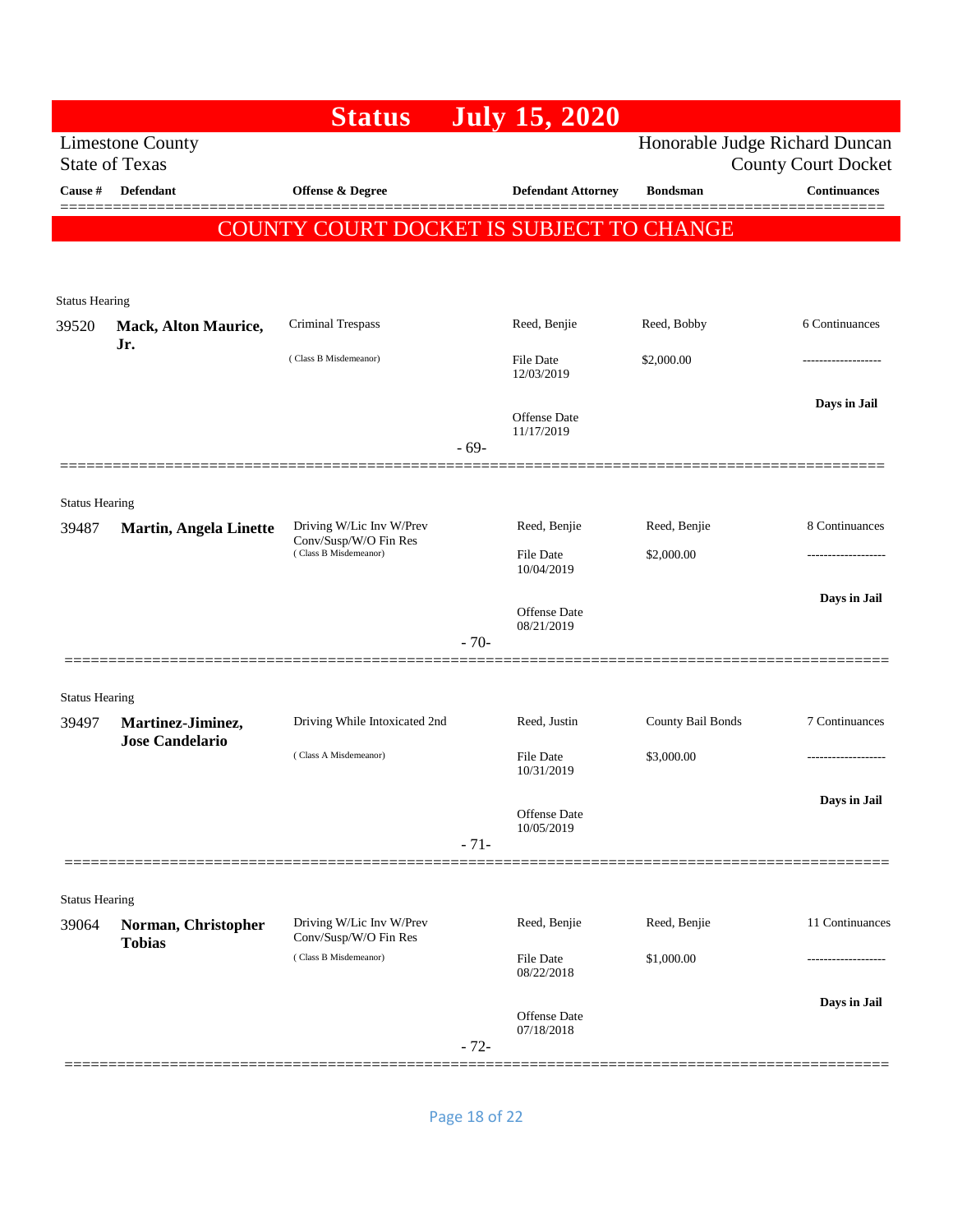|                                |                                                  | <b>Status</b>                                          | <b>July 15, 2020</b>             |                                 |                            |
|--------------------------------|--------------------------------------------------|--------------------------------------------------------|----------------------------------|---------------------------------|----------------------------|
|                                | <b>Limestone County</b><br><b>State of Texas</b> |                                                        |                                  | Honorable Judge Richard Duncan  | <b>County Court Docket</b> |
| Cause $\#$                     | <b>Defendant</b>                                 | Offense & Degree                                       | <b>Defendant Attorney</b>        | <b>Bondsman</b>                 | <b>Continuances</b>        |
|                                |                                                  | COUNTY COURT DOCKET IS SUBJECT TO CHANGE               |                                  |                                 |                            |
|                                |                                                  |                                                        |                                  |                                 |                            |
|                                |                                                  |                                                        |                                  |                                 |                            |
| <b>Status Hearing</b>          |                                                  |                                                        |                                  |                                 |                            |
| 39582                          | Perez Soto, Edgar<br>Francisco                   | Assault Cause Bodily Inj.                              | Reed, Justin                     | County Bail Bonds               | 4 Continuances             |
|                                |                                                  | (Class A Misdemeanor)                                  | <b>File Date</b><br>01/28/2020   | \$3,000.00                      |                            |
|                                |                                                  |                                                        | Offense Date<br>11/29/2019       |                                 | Days in Jail               |
|                                |                                                  | $-73-$                                                 |                                  |                                 |                            |
|                                |                                                  |                                                        |                                  |                                 |                            |
| <b>Status Hearing</b><br>39583 |                                                  | Criminal Mischief >=\$100<\$750                        | Reed, Justin                     | County Bail Bonds               | 4 Continuances             |
|                                | Perez Soto, Edgar<br>Francisco                   |                                                        |                                  |                                 |                            |
|                                |                                                  | (Class B Misdemeanor)                                  | <b>File Date</b><br>01/28/2020   | \$1,000.00                      | .                          |
|                                |                                                  |                                                        | <b>Offense Date</b>              |                                 | Days in Jail               |
|                                |                                                  | $-74-$                                                 | 11/29/2019                       |                                 |                            |
|                                |                                                  |                                                        |                                  |                                 |                            |
| <b>Status Hearing</b>          |                                                  |                                                        |                                  |                                 |                            |
| 39563                          | Perez, Jose Baez                                 | Driving While Intoxicated 2nd<br>(Class A Misdemeanor) | Reed, Justin<br><b>File Date</b> | County Bail Bonds<br>\$5,000.00 | 5 Continuances             |
|                                |                                                  |                                                        | 01/14/2020                       |                                 |                            |
|                                |                                                  |                                                        | Offense Date                     |                                 | Days in Jail               |
|                                |                                                  | $-75-$                                                 | 12/05/2019                       |                                 |                            |
|                                |                                                  |                                                        |                                  |                                 |                            |
| <b>Status Hearing</b>          |                                                  |                                                        |                                  |                                 |                            |
| 39653                          | Richardson, Sarah<br><b>Nicole</b>               | <b>Assault Causes Bodily Injury Family</b><br>Member   | Reed, Justin                     | Reed, Justin                    | 1 Continuances             |
|                                |                                                  | (Class A Misdemeanor)                                  | <b>File Date</b><br>04/15/2020   | \$3,000.00                      |                            |
|                                |                                                  |                                                        |                                  |                                 | Days in Jail               |
|                                |                                                  | $-76-$                                                 | Offense Date<br>03/23/2020       |                                 |                            |
|                                |                                                  |                                                        |                                  |                                 |                            |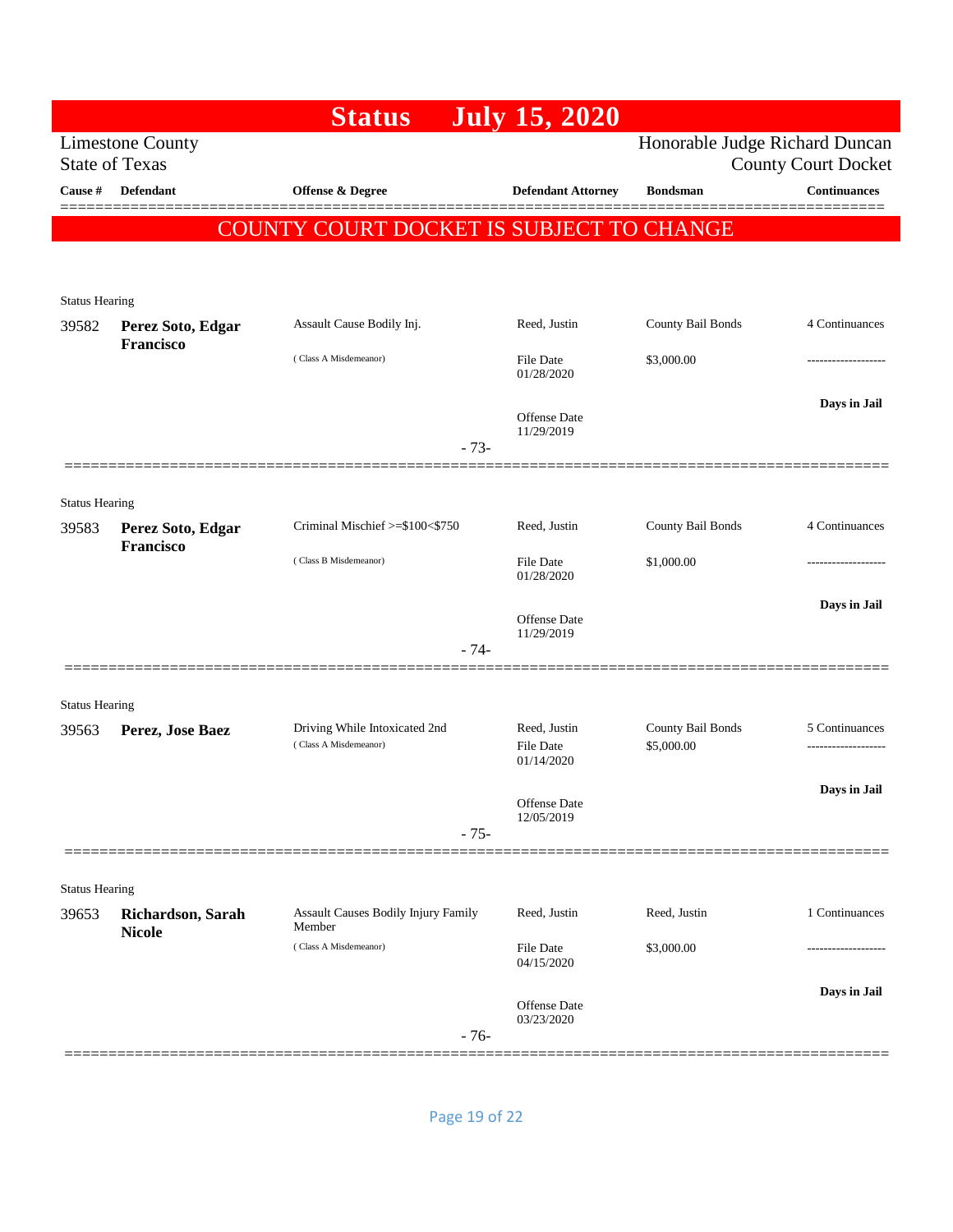|                                |                                                  | <b>Status</b>                                              | <b>July 15, 2020</b>                    |                                |                            |
|--------------------------------|--------------------------------------------------|------------------------------------------------------------|-----------------------------------------|--------------------------------|----------------------------|
|                                | <b>Limestone County</b><br><b>State of Texas</b> |                                                            |                                         | Honorable Judge Richard Duncan | <b>County Court Docket</b> |
| Cause #                        | <b>Defendant</b>                                 | <b>Offense &amp; Degree</b>                                | <b>Defendant Attorney</b>               | <b>Bondsman</b>                | <b>Continuances</b>        |
|                                |                                                  | COUNTY COURT DOCKET IS SUBJECT TO CHANGE                   |                                         |                                |                            |
|                                |                                                  |                                                            |                                         |                                |                            |
| <b>Status Hearing</b>          |                                                  |                                                            |                                         |                                |                            |
| 39594                          | <b>Rincker</b> , James<br><b>Nathaniel</b>       | Theft Prop >= $$750<$2,500$                                | Reed, Justin                            | Freebird Bail Bonds            | 4 Continuances             |
|                                |                                                  | (Class A Misdemeanor)                                      | File Date<br>02/25/2020                 | \$3,000.00                     | ------------------         |
|                                |                                                  |                                                            | <b>Offense</b> Date<br>02/07/2020       |                                | Days in Jail               |
|                                |                                                  | $-77-$                                                     |                                         |                                |                            |
| <b>Status Hearing</b>          |                                                  |                                                            |                                         |                                |                            |
| 39461                          | Saldivar, Saul                                   | Driving W/Lic Inv W/Prev<br>Conv/Susp/W/O Fin Res          | Reed, Justin                            | Reed, Justin                   | 11 Continuances            |
|                                |                                                  | (Class B Misdemeanor)                                      | File Date<br>09/09/2019                 | \$2,000.00                     |                            |
|                                |                                                  |                                                            | <b>Offense</b> Date                     |                                | Days in Jail               |
|                                |                                                  | $-78-$                                                     | 08/09/2019                              |                                |                            |
|                                | =============                                    |                                                            |                                         |                                |                            |
| <b>Status Hearing</b><br>39612 | Saldivar, Saul                                   | Driving W/Lic Inv W/Prev                                   | Reed, Justin                            | Reed, Bobby                    | 3 Continuances             |
|                                |                                                  | Conv/Susp/W/O Fin Res<br>(Class B Misdemeanor)             | <b>File Date</b>                        | \$2,000.00                     | .                          |
|                                |                                                  |                                                            | 03/17/2020                              |                                |                            |
|                                |                                                  |                                                            | Offense Date<br>02/07/2020              |                                | Days in Jail               |
|                                |                                                  | $-79-$                                                     |                                         |                                |                            |
| <b>Status Hearing</b>          |                                                  |                                                            |                                         |                                |                            |
| 39070                          | <b>Sims, Henry Lee</b>                           | Resist Arrest Search Or Transport<br>(Class A Misdemeanor) | Reed, Justin<br>File Date<br>08/23/2018 | Reed, Justin<br>\$3,000.00     | 17 Continuances<br>.       |
|                                |                                                  |                                                            | Offense Date<br>08/12/2018              |                                | Days in Jail               |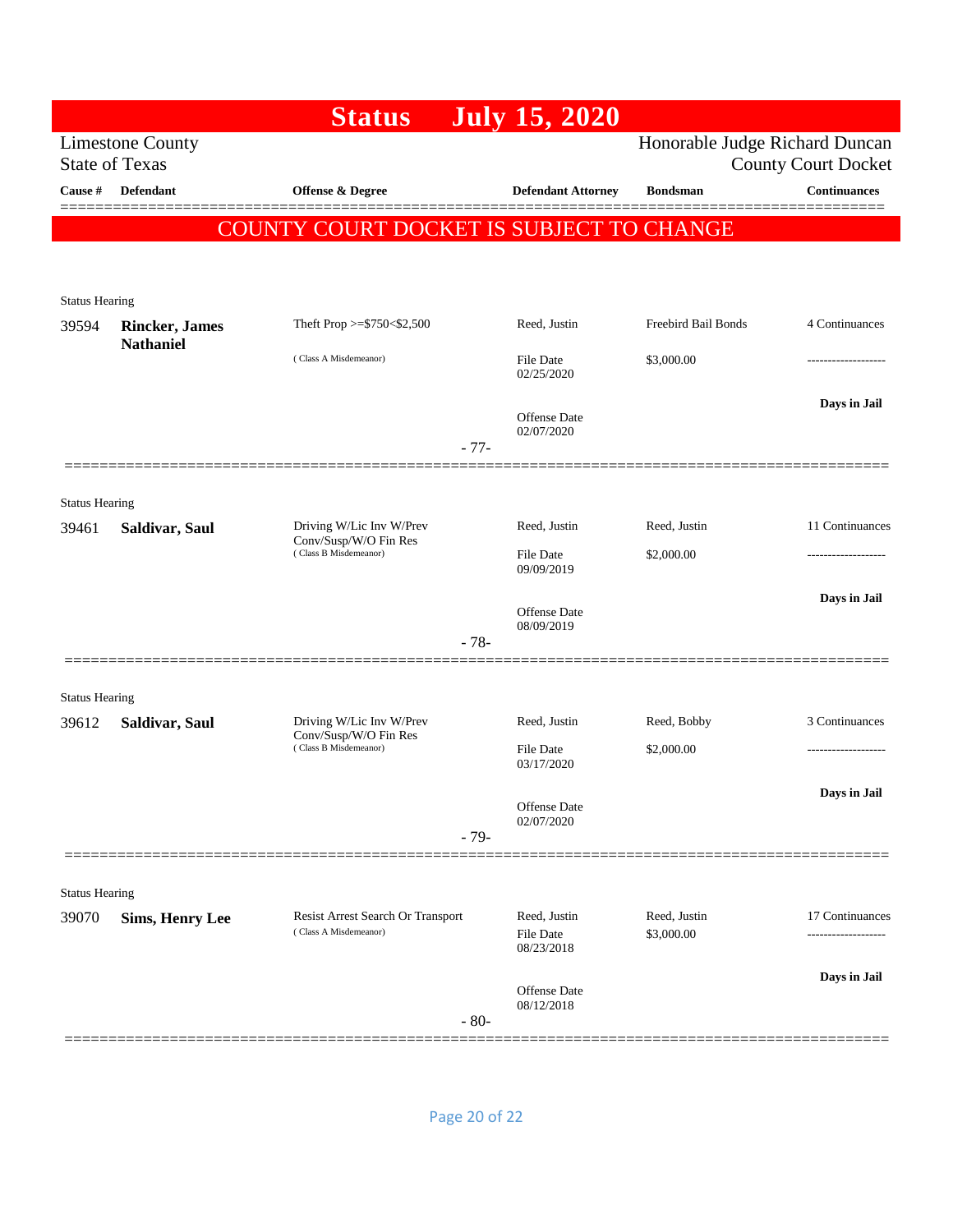|                       |                                                  | <b>Status</b>                                            | <b>July 15, 2020</b>             |                                |                                       |
|-----------------------|--------------------------------------------------|----------------------------------------------------------|----------------------------------|--------------------------------|---------------------------------------|
|                       | <b>Limestone County</b><br><b>State of Texas</b> |                                                          |                                  | Honorable Judge Richard Duncan | <b>County Court Docket</b>            |
| Cause $\#$            | Defendant                                        | Offense & Degree                                         | <b>Defendant Attorney</b>        | <b>Bondsman</b>                | <b>Continuances</b>                   |
|                       |                                                  | COUNTY COURT DOCKET IS SUBJECT TO CHANGE                 |                                  |                                |                                       |
|                       |                                                  |                                                          |                                  |                                |                                       |
|                       |                                                  |                                                          |                                  |                                |                                       |
| <b>Status Hearing</b> |                                                  |                                                          |                                  |                                |                                       |
| 39071                 | <b>Sims, Henry Lee</b>                           | Criminal Mischief >=\$100<\$750<br>(Class B Misdemeanor) | Reed, Justin<br><b>File Date</b> | Reed, Justin<br>\$1,000.00     | 17 Continuances                       |
|                       |                                                  |                                                          | 08/23/2018                       |                                |                                       |
|                       |                                                  |                                                          | <b>Offense Date</b>              |                                | Days in Jail                          |
|                       |                                                  | $-81-$                                                   | 08/12/2018                       |                                |                                       |
|                       |                                                  |                                                          |                                  |                                |                                       |
| <b>Status Hearing</b> |                                                  |                                                          |                                  |                                |                                       |
| 39072                 | <b>Sims, Henry Lee</b>                           | Harassment<br>(Class B Misdemeanor)                      | Reed, Justin<br><b>File Date</b> | Reed, Justin<br>\$1,000.00     | 17 Continuances<br>------------------ |
|                       |                                                  |                                                          | 08/23/2018                       |                                |                                       |
|                       |                                                  |                                                          | Offense Date                     |                                | Days in Jail                          |
|                       |                                                  | $-82-$                                                   | 08/12/2018                       |                                |                                       |
|                       |                                                  |                                                          |                                  |                                |                                       |
| <b>Review Hearing</b> |                                                  |                                                          |                                  |                                |                                       |
| 39314                 | <b>Talamantez, Pablo</b>                         | Driving W/Lic Inv W/Prev                                 | Reed, Benjie                     | Reed, Benjie                   | 11 Continuances                       |
|                       | Rodriguez                                        | Conv/Susp/W/O Fin Res<br>(Class B Misdemeanor)           | <b>File Date</b>                 | \$2,000.00                     |                                       |
|                       |                                                  |                                                          | 04/09/2019                       |                                |                                       |
|                       |                                                  |                                                          | <b>Offense Date</b>              |                                | Days in Jail                          |
|                       |                                                  | $-83-$                                                   | 02/04/2019                       |                                |                                       |
|                       |                                                  |                                                          |                                  |                                |                                       |
| <b>Status Hearing</b> |                                                  |                                                          |                                  |                                |                                       |
| 39535                 | <b>West, Jimmie Bernard</b>                      | Assault Cause Bodily Inj.<br>(Class A Misdemeanor)       | Reed, Benjie                     | Reed, Benjie                   | 6 Continuances                        |
|                       |                                                  |                                                          | <b>File Date</b><br>12/18/2019   | \$3,000.00                     | ------------                          |
|                       |                                                  |                                                          | <b>Offense Date</b>              |                                | Days in Jail                          |
|                       |                                                  |                                                          | 10/23/2019                       |                                |                                       |
|                       |                                                  | $-84-$                                                   |                                  |                                |                                       |